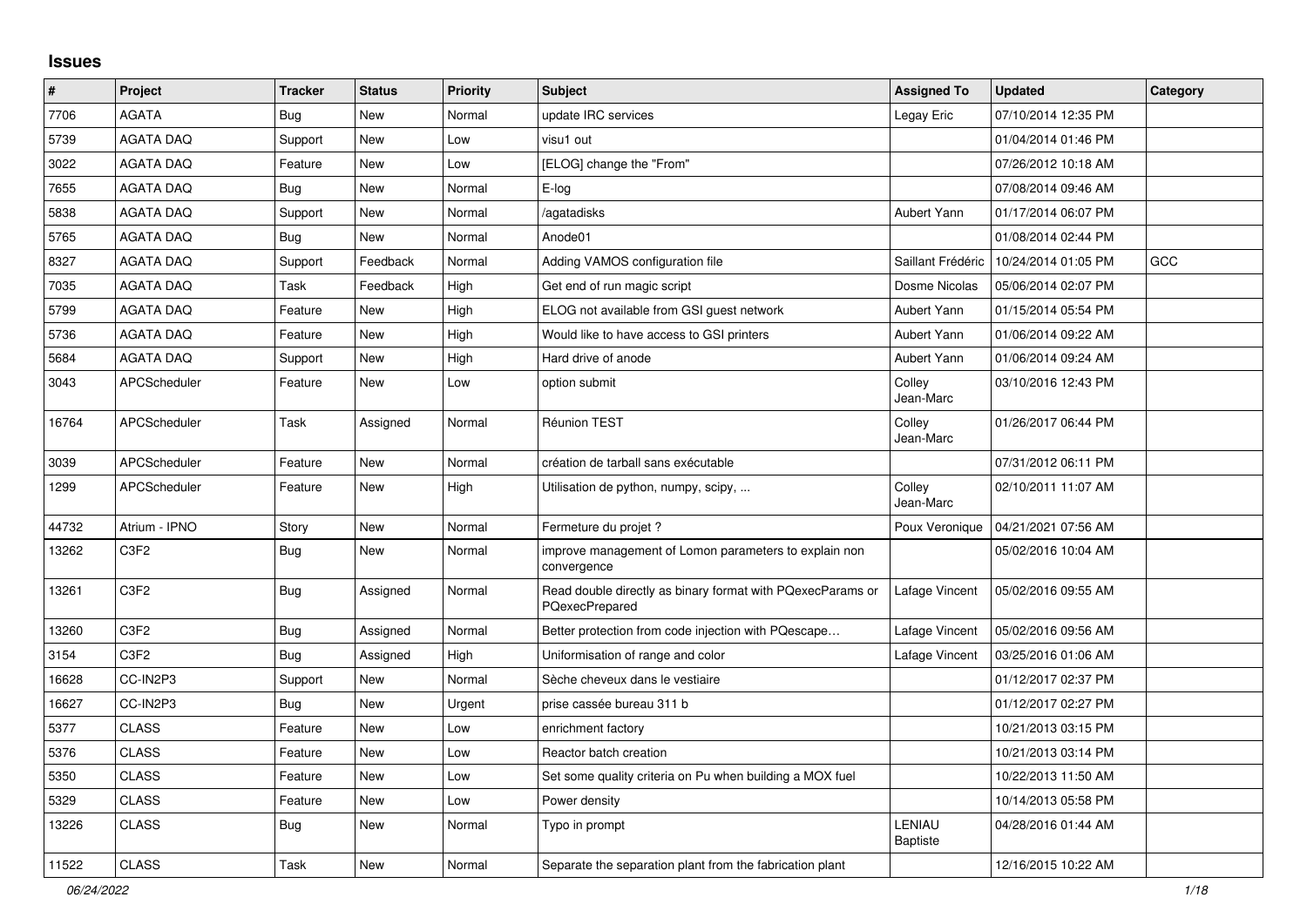| #     | Project                              | <b>Tracker</b> | <b>Status</b> | <b>Priority</b> | <b>Subject</b>                                  | <b>Assigned To</b>                 | <b>Updated</b>      | Category |
|-------|--------------------------------------|----------------|---------------|-----------------|-------------------------------------------------|------------------------------------|---------------------|----------|
| 11059 | <b>CLASS</b>                         | <b>Bug</b>     | New           | Normal          | Bad packaging of 4.1.0.tar.gaz                  |                                    | 10/09/2015 06:31 AM |          |
| 10871 | <b>CLASS</b>                         | Feature        | New           | Normal          | Nominal Power                                   |                                    | 09/10/2015 05:27 PM |          |
| 10786 | <b>CLASS</b>                         | <b>Bug</b>     | New           | Normal          | CLASS Stopped by a "KILL" signal                |                                    | 08/31/2015 07:00 PM |          |
| 10255 | <b>CLASS</b>                         | Feature        | New           | Normal          | Take into account Load Factor Evolution         | <b>MOUGINOT</b><br><b>Baptiste</b> | 06/26/2015 11:33 AM |          |
| 10065 | <b>CLASS</b>                         | Support        | New           | Normal          | Multi-Threading in CLASS                        |                                    | 06/05/2015 11:30 AM |          |
| 9789  | <b>CLASS</b>                         | Feature        | New           | Normal          | Multi Stream in EQM                             |                                    | 04/29/2015 12:12 PM |          |
| 9788  | <b>CLASS</b>                         | Feature        | New           | Normal          | Multi Stream in FabricationPlant                |                                    | 04/29/2015 12:10 PM |          |
| 9787  | <b>CLASS</b>                         | Feature        | New           | Normal          | Multi Stream in FabricationPlant/EQM            |                                    | 04/29/2015 12:10 PM |          |
| 9784  | <b>CLASS</b>                         | <b>Bug</b>     | In progress   | Normal          | Wrong diagnosis                                 | <b>MOUGINOT</b><br><b>Baptiste</b> | 05/05/2015 02:21 PM |          |
| 7379  | <b>CLASS</b>                         | Feature        | New           | Normal          | FrontEnd                                        | <b>MOUGINOT</b><br><b>Baptiste</b> | 06/11/2014 11:05 AM |          |
| 6748  | <b>CLASS</b>                         | Feature        | New           | Normal          | Charger un parc présimulé à partir du .root     |                                    | 04/03/2014 11:36 AM |          |
| 6062  | <b>CLASS</b>                         | <b>Bug</b>     | New           | Normal          | FabricationPLant Parallelisation (in CLASS.cxx) |                                    | 02/10/2014 11:59 AM |          |
| 9883  | <b>CLASS</b>                         | Bug            | New           | High            | Copy past from user manual                      |                                    | 05/18/2015 10:26 PM |          |
| 9790  | <b>CLASS</b>                         | Feature        | New           | High            | neutron & y Spectrum calculation                |                                    | 04/29/2015 12:15 PM |          |
| 7385  | <b>CLASS</b>                         | Feature        | New           | High            | GUI devellopment                                | LENIAU<br><b>Baptiste</b>          | 04/29/2015 12:15 PM |          |
| 7380  | <b>CLASS</b>                         | Feature        | New           | High            | ReactorFacility                                 | LENIAU<br><b>Baptiste</b>          | 06/11/2014 11:06 AM |          |
| 9916  | <b>CLASS</b>                         | <b>Bug</b>     | Feedback      | Urgent          | CLASS compilation fails with gcc5 (5.1.0)       |                                    | 06/30/2015 11:55 PM |          |
| 10227 | <b>CLASS</b>                         | Feature        | New           | Immediate       | <b>MURE GUI</b>                                 | <b>MOUGINOT</b><br><b>Baptiste</b> | 06/23/2015 01:36 PM |          |
| 5592  | <b>DCOD</b>                          | <b>Bug</b>     | New           | Low             | environment test missing in ./configure         |                                    | 11/29/2013 11:19 AM |          |
| 5503  | <b>DCOD</b>                          | Feature        | New           | Low             | test ada 2012 in ./configure                    |                                    | 11/13/2013 04:54 PM |          |
| 5462  | <b>DCOD</b>                          | <b>Bug</b>     | Feedback      | Low             | Cleaning tags                                   | <b>Grave Xavier</b>                | 01/25/2018 09:25 AM |          |
| 4937  | <b>DCOD</b>                          | Feature        | New           | Low             | Implement Hobbit/Zabbix scripts                 | Grave Xavier                       | 08/27/2013 11:19 AM |          |
| 4932  | <b>DCOD</b>                          | Task           | New           | Low             | DCOD testing                                    | Grave Xavier                       | 08/26/2013 03:35 PM |          |
| 8669  | <b>DCOD</b>                          | <b>Bug</b>     | New           | Normal          | error during compilation                        |                                    | 12/05/2014 06:19 PM |          |
| 8668  | <b>DCOD</b>                          | Feature        | New           | Normal          | filterdiff is missing                           |                                    | 12/05/2014 06:17 PM |          |
| 8667  | <b>DCOD</b>                          | Feature        | New           | Normal          | uuid missing                                    |                                    | 12/05/2014 06:14 PM |          |
| 5751  | Electronic Control and<br>Monitoring | Feature        | New           | Low             | buildcfg with some error message                |                                    | 01/06/2014 05:43 PM |          |
| 5688  | Electronic Control and<br>Monitoring | Task           | New           | Low             | Mercurialiser configuration files               | Legay Eric                         | 12/19/2013 09:59 AM |          |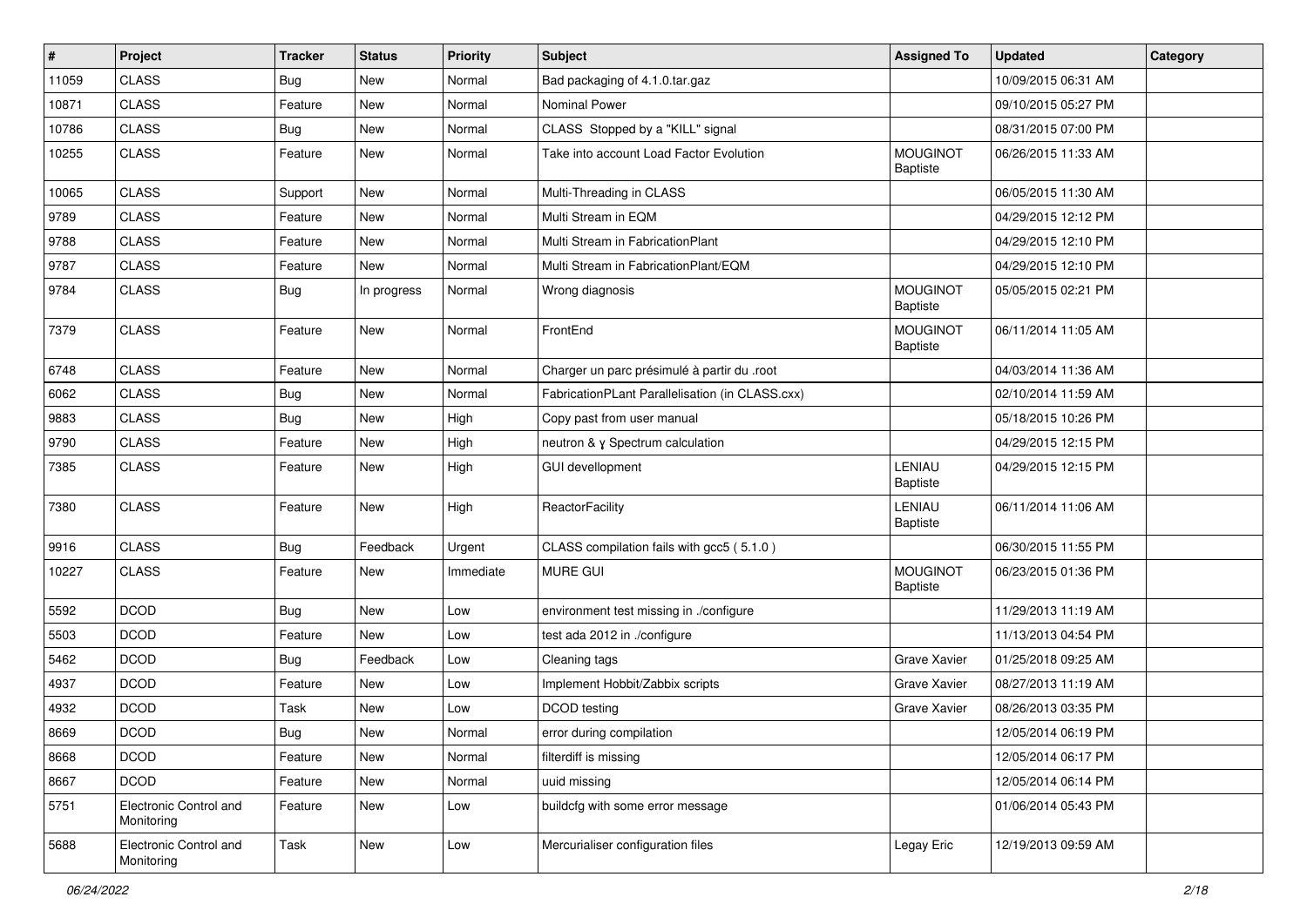| $\vert$ # | Project                              | <b>Tracker</b> | <b>Status</b> | <b>Priority</b> | <b>Subject</b>                                                     | <b>Assigned To</b>  | <b>Updated</b>      | Category                |
|-----------|--------------------------------------|----------------|---------------|-----------------|--------------------------------------------------------------------|---------------------|---------------------|-------------------------|
| 5795      | Electronic Control and<br>Monitoring | <b>Bug</b>     | Feedback      | Normal          | Time out digitizer sever                                           | Pietri Stephane     | 01/13/2014 10:32 AM |                         |
| 5759      | Electronic Control and<br>Monitoring | <b>Bug</b>     | Feedback      | Normal          | bug checknarvalnodes 1                                             | Ralet Damian        | 01/17/2014 10:54 AM |                         |
| 5710      | <b>ENX</b>                           | Support        | Assigned      | Low             | Documentation - Named function                                     | Dosme Nicolas       | 02/25/2014 04:58 PM |                         |
| 5572      | <b>ENX</b>                           | Support        | New           | Low             | Cleaning autorconf                                                 | Legay Eric          | 11/25/2013 03:23 PM | <b>Driver Generator</b> |
| 852       | <b>ENX</b>                           | Feature        | <b>New</b>    | Low             | Better handling of exception in empty skeleton                     | Legay Eric          | 01/30/2013 03:58 PM | <b>Driver Generator</b> |
| 5527      | <b>ENX</b>                           | Feature        | New           | Low             | Named register list                                                |                     | 11/18/2013 05:30 PM | <b>Drivers</b>          |
| 5447      | <b>ENX</b>                           | Bug            | <b>New</b>    | Low             | make distclean - DCOD                                              | Legay Eric          | 11/13/2013 04:05 PM | <b>ENX Core</b>         |
| 5431      | <b>ENX</b>                           | Support        | New           | Low             | Cleaning compilation chain                                         | Legay Eric          | 10/29/2013 10:18 AM | <b>ENX Core</b>         |
| 5144      | <b>ENX</b>                           | Bug            | Feedback      | Low             | ENX + P42 regression                                               | Legay Eric          | 10/02/2013 11:09 AM | <b>ENX Core</b>         |
| 4652      | <b>ENX</b>                           | Feature        | <b>New</b>    | Low             | rename appenders.ad[sb]                                            |                     | 06/13/2013 10:19 AM | <b>ENX Core</b>         |
| 3851      | <b>ENX</b>                           | Task           | New           | Low             | [named register] Tagging new print                                 |                     | 01/22/2013 05:04 PM | <b>ENX Core</b>         |
| 3834      | <b>ENX</b>                           | <b>Bug</b>     | <b>New</b>    | Low             | Removing data8 type for MM and MD                                  |                     | 01/17/2013 06:08 PM | <b>ENX Core</b>         |
| 3833      | <b>ENX</b>                           | Task           | <b>New</b>    | Low             | [named register] Modifying MD and MM command type                  |                     | 01/17/2013 06:06 PM | <b>ENX Core</b>         |
| 3832      | <b>ENX</b>                           | Task           | <b>New</b>    | Low             | [named register] New control                                       |                     | 01/17/2013 06:04 PM | <b>ENX Core</b>         |
| 2644      | <b>ENX</b>                           | Feature        | <b>New</b>    | Low             | Que faire en cas de multiple connexion sans quit                   |                     | 01/22/2013 05:04 PM | <b>ENX Core</b>         |
| 656       | <b>ENX</b>                           | Feature        | New           | Low             | named register                                                     |                     | 01/30/2013 03:59 PM | <b>ENX Core</b>         |
| 4184      | <b>ENX</b>                           | <b>Bug</b>     | Feedback      | Normal          | fonctionnement ENX linux 64 bits avec gnat_pro-7.1.1               | Peyré Jean          | 06/11/2013 09:11 PM | <b>Drivers</b>          |
| 12993     | <b>ENX</b>                           | Bug            | New           | Normal          | init.enx                                                           | Dosme Nicolas       | 03/30/2016 02:37 PM | <b>ENX Core</b>         |
| 8693      | <b>ENX</b>                           | Feature        | New           | Normal          | sauver log_level                                                   |                     | 12/09/2014 03:54 PM | <b>ENX Core</b>         |
| 5448      | <b>ENX</b>                           | Bug            | <b>New</b>    | Normal          | configure enx                                                      |                     | 10/30/2013 10:31 AM | <b>ENX Core</b>         |
| 659       | <b>ENX</b>                           | Feature        | New           | Normal          | Gestion des arbres DOM                                             |                     | 01/16/2013 11:33 AM | <b>ENX Core</b>         |
| 660       | <b>ENX</b>                           | Support        | <b>New</b>    | High            | Documentation                                                      | Legay Eric          | 05/27/2010 10:55 AM | Documentation           |
| 113       | <b>ENX</b>                           | Bug            | Feedback      | High            | remove reference to T_Result constants                             | Legay Eric          | 05/16/2011 01:26 PM | <b>Driver Generator</b> |
| 42        | <b>ENX</b>                           | Feature        | New           | Urgent          | Module ID Handler                                                  |                     | 06/05/2013 02:27 PM | <b>ENX Core</b>         |
| 631       | ftsmonitor                           | Feature        | <b>New</b>    | Low             | History of a DN access                                             |                     | 10/22/2010 10:10 AM |                         |
| 5537      | G4IDS                                | Task           | <b>New</b>    | Low             | [Config 2009-2012] Estimated position of the implantation<br>point | Sotty<br>Christophe | 11/20/2013 02:21 PM |                         |
| 5536      | G4IDS                                | Task           | New           | Low             | [Config 2009-2012] Gaussian-like vs Point-like source              | Sotty<br>Christophe | 11/20/2013 02:01 PM |                         |
| 5547      | G4IDS                                | Task           | New           | Normal          | [Three Body Decay]                                                 | Sotty<br>Christophe | 11/22/2013 01:47 PM |                         |
| 5538      | G4IDS                                | Task           | New           | Normal          | [Config 2009-2012] MiniBall Efficiency                             | Sotty<br>Christophe | 11/20/2013 02:35 PM |                         |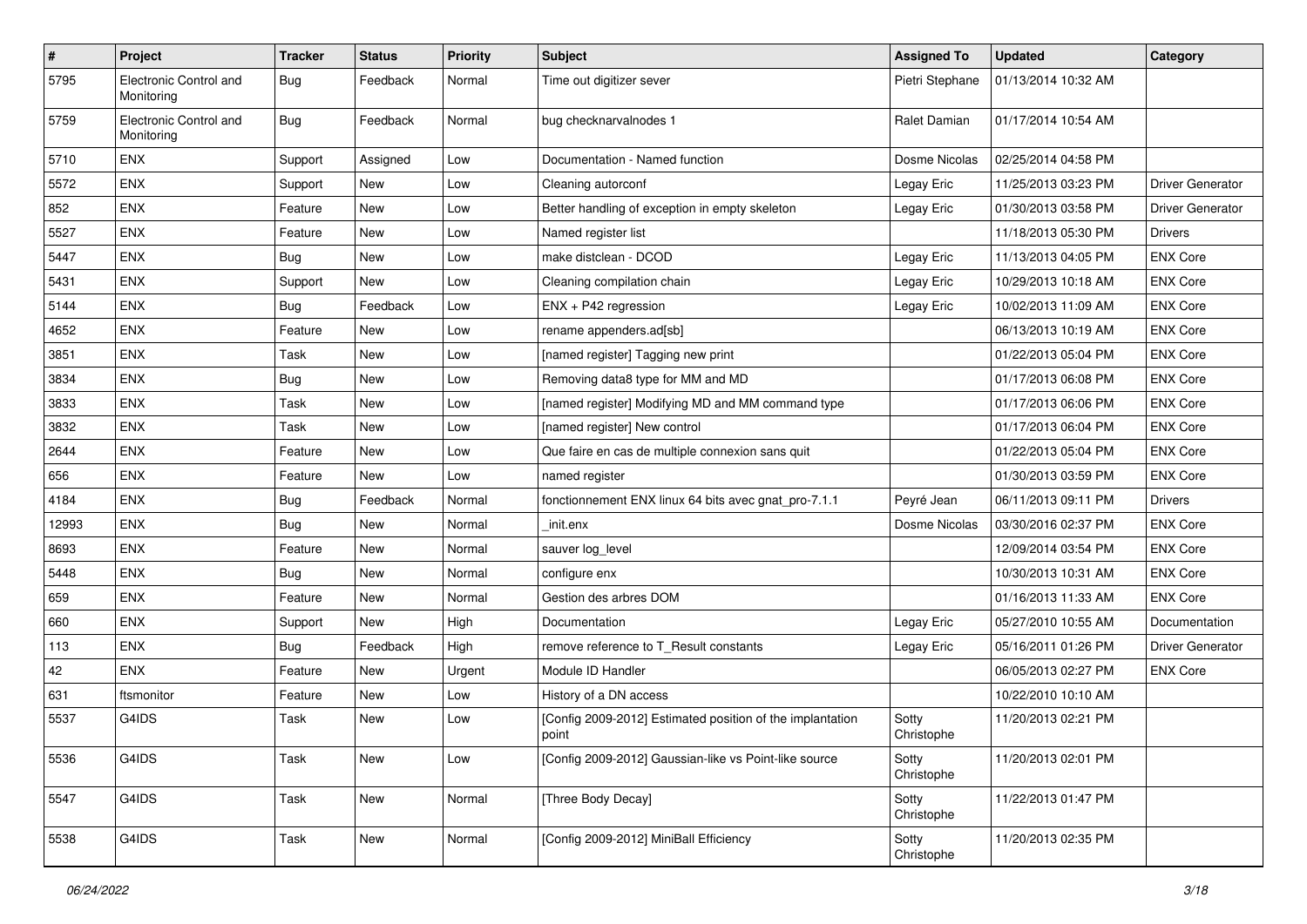| #     | Project      | <b>Tracker</b> | <b>Status</b> | <b>Priority</b> | <b>Subject</b>                                         | <b>Assigned To</b>  | <b>Updated</b>      | Category |
|-------|--------------|----------------|---------------|-----------------|--------------------------------------------------------|---------------------|---------------------|----------|
| 5535  | G4IDS        | Task           | New           | Normal          | [Config 2009-2012] Beta-"gamma (induced)" coincidences | Sotty<br>Christophe | 11/20/2013 02:39 PM |          |
| 49945 | <b>GRAND</b> | Task           | New           | Normal          | WP 11: improvement dating of events                    | voisin vincent      | 03/22/2022 02:31 PM |          |
| 49944 | <b>GRAND</b> | Task           | <b>New</b>    | Normal          | WP 10.3: data analysis                                 |                     | 03/18/2022 04:45 PM |          |
| 49943 | <b>GRAND</b> | Task           | <b>New</b>    | Normal          | WP 10.2: data taking                                   |                     | 03/18/2022 04:45 PM |          |
| 49942 | <b>GRAND</b> | Task           | <b>New</b>    | Normal          | WP 10.1: deployment                                    |                     | 03/18/2022 04:45 PM |          |
| 49941 | GRAND        | Task           | <b>New</b>    | Normal          | WP 10: GP 300 setup                                    |                     | 03/18/2022 04:45 PM |          |
| 49940 | <b>GRAND</b> | Task           | New           | Normal          | WP 9.5: data analysis                                  |                     | 03/18/2022 03:35 PM |          |
| 49939 | <b>GRAND</b> | Task           | New           | Normal          | WP 9.4: data taking                                    |                     | 06/23/2022 08:19 PM |          |
| 49938 | <b>GRAND</b> | Task           | <b>New</b>    | Normal          | WP 9.3: deployment commissioning                       |                     | 03/18/2022 03:27 PM |          |
| 49937 | <b>GRAND</b> | Task           | New           | Normal          | WP 9.2: production detector adaptation                 |                     | 03/18/2022 03:32 PM |          |
| 49936 | <b>GRAND</b> | Task           | <b>New</b>    | Normal          | WP 9.1: detector design adaptation                     |                     | 03/21/2022 03:18 PM |          |
| 49935 | <b>GRAND</b> | Task           | New           | Normal          | WP 9: Nançay setup                                     |                     | 03/18/2022 12:20 AM |          |
| 49934 | <b>GRAND</b> | Task           | New           | Normal          | WP 8.3: trigger evaluation                             |                     | 03/21/2022 10:28 AM |          |
| 49933 | <b>GRAND</b> | Task           | <b>New</b>    | Normal          | WP 8.2: final reconstruction                           |                     | 03/18/2022 04:39 PM |          |
| 49932 | <b>GRAND</b> | Task           | New           | Normal          | WP 8.1: SLT info definition                            |                     | 03/18/2022 04:39 PM |          |
| 49931 | <b>GRAND</b> | Task           | <b>New</b>    | Normal          | WP 8: data reconstruction study                        |                     | 03/21/2022 10:28 AM |          |
| 49930 | <b>GRAND</b> | Task           | New           | Normal          | WP 7: second level trigger (SLT)                       |                     | 03/21/2022 10:28 AM |          |
| 49929 | <b>GRAND</b> | Task           | <b>New</b>    | Normal          | WP 6.4: frontend implementation                        |                     | 04/14/2022 02:24 PM |          |
| 49928 | <b>GRAND</b> | Task           | <b>New</b>    | Normal          | WP 6.3: testbench                                      |                     | 06/24/2022 12:58 PM |          |
| 49927 | <b>GRAND</b> | Task           | New           | Normal          | WP 6.2: analytical method                              |                     | 06/24/2022 12:41 PM |          |
| 49926 | <b>GRAND</b> | Task           | New           | Normal          | WP 6.1: neuronal network method                        |                     | 03/21/2022 01:40 PM |          |
| 49925 | <b>GRAND</b> | Task           | New           | Normal          | WP 6: first level trigger (FLT)                        |                     | 03/21/2022 10:28 AM |          |
| 49924 | <b>GRAND</b> | Task           | <b>New</b>    | Normal          | WP 5.2: noise event selection                          |                     | 03/18/2022 05:13 PM |          |
| 49923 | <b>GRAND</b> | Task           | <b>New</b>    | Normal          | WP 5.5: EAS selection                                  |                     | 03/18/2022 05:13 PM |          |
| 49922 | <b>GRAND</b> | Task           | New           | Normal          | WP 5.4: reconstruction                                 |                     | 03/18/2022 05:13 PM |          |
| 49921 | <b>GRAND</b> | Task           | New           | Normal          | WP 5.3: calibration                                    |                     | 03/18/2022 05:13 PM |          |
| 49919 | <b>GRAND</b> | Task           | New           | Normal          | WP 5.1: data taking                                    |                     | 03/18/2022 05:13 PM |          |
| 49918 | GRAND        | Task           | New           | Normal          | WP 5: GP 13/100 experimental DB analysis               |                     | 03/18/2022 05:13 PM |          |
| 49917 | GRAND        | Task           | New           | Normal          | WP 4.2: validation                                     |                     | 03/18/2022 03:08 PM |          |
| 49916 | <b>GRAND</b> | Task           | New           | Normal          | WP 4.1: production, storing & management               |                     | 03/18/2022 03:06 PM |          |
| 49915 | GRAND        | Task           | New           | Normal          | WP 4: Creating GRAND simulation                        |                     | 03/18/2022 12:20 AM |          |
| 49914 | GRAND        | Task           | New           | Normal          | WP 3.4: code distribution, software env.               |                     | 06/24/2022 01:41 PM |          |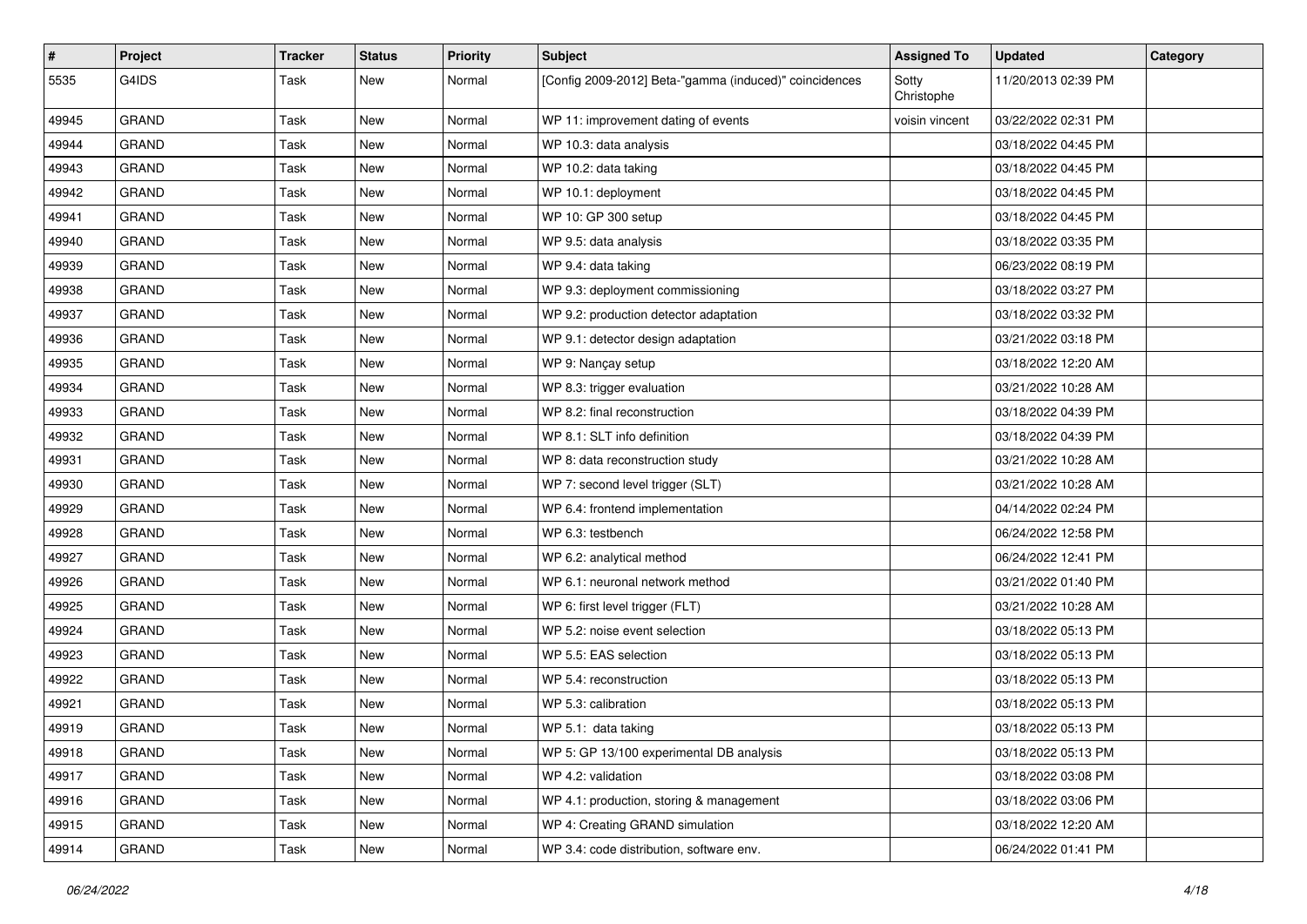| $\vert$ # | Project       | Tracker | <b>Status</b> | <b>Priority</b> | <b>Subject</b>                                                                     | <b>Assigned To</b>   | <b>Updated</b>      | Category   |
|-----------|---------------|---------|---------------|-----------------|------------------------------------------------------------------------------------|----------------------|---------------------|------------|
| 49912     | <b>GRAND</b>  | Task    | New           | Normal          | WP 3.3: manage software infra : CI, quality, DB engine                             |                      | 03/18/2022 03:03 PM |            |
| 49911     | <b>GRAND</b>  | Task    | New           | Normal          | WP 3.2: calibration monotoring DB                                                  |                      | 03/18/2022 05:13 PM |            |
| 49910     | <b>GRAND</b>  | Task    | New           | Normal          | WP 3.1: manage data event DB                                                       |                      | 06/24/2022 01:55 PM |            |
| 49909     | <b>GRAND</b>  | Task    | New           | Normal          | WP 3: software infra and database                                                  |                      | 06/24/2022 01:48 PM |            |
| 49908     | <b>GRAND</b>  | Task    | New           | Normal          | WP 1.3 : LPNHE WP coordination                                                     | Martineau<br>Olivier | 03/20/2022 05:35 PM |            |
| 49906     | <b>GRAND</b>  | Task    | <b>New</b>    | Normal          | WP 1.1: finance                                                                    |                      | 03/18/2022 05:13 PM |            |
| 49905     | <b>GRAND</b>  | Task    | New           | Normal          | WP 1: GRAND management                                                             |                      | 03/18/2022 05:13 PM |            |
| 49904     | <b>GRAND</b>  | Task    | New           | Normal          | WP 2.9: detector monotoring                                                        |                      | 03/18/2022 05:13 PM |            |
| 49903     | <b>GRAND</b>  | Task    | New           | Normal          | WP 2.8: detector calibration                                                       |                      | 03/18/2022 05:13 PM |            |
| 49902     | GRAND         | Task    | New           | Normal          | WP 2.7: code quality and documentation                                             | Colley<br>Jean-Marc  | 03/18/2022 05:13 PM |            |
| 49901     | <b>GRAND</b>  | Task    | New           | Normal          | WP 2.6: common tools                                                               |                      | 03/18/2022 05:13 PM |            |
| 49900     | <b>GRAND</b>  | Task    | New           | Normal          | WP 2.5: reconstruction method                                                      |                      | 03/18/2022 02:57 PM |            |
| 49899     | <b>GRAND</b>  | Task    | New           | Normal          | WP 2.4: antenna network simulation                                                 |                      | 06/24/2022 02:48 PM |            |
| 49898     | <b>GRAND</b>  | Task    | New           | Normal          | WP 2.3: unit detector modeling and coding                                          |                      | 06/24/2022 02:11 PM |            |
| 49897     | <b>GRAND</b>  | Task    | New           | Normal          | WP 2.2: input output format fie                                                    |                      | 03/18/2022 12:22 AM |            |
| 49896     | <b>GRAND</b>  | Task    | New           | Normal          | WP 2.1: software architecture and optimization                                     |                      | 03/18/2022 05:13 PM |            |
| 49895     | <b>GRAND</b>  | Task    | New           | Normal          | WP 2: GRANDLIB modelization and software                                           |                      | 06/24/2022 02:48 PM |            |
| 51444     | <b>GRAND</b>  | Task    | New           | Normal          | WP 3.5: infra documentation                                                        |                      | 06/24/2022 01:50 PM | infra soft |
| 51442     | <b>GRAND</b>  | Task    | New           | Normal          | WP 4.3: workflow and scheduler                                                     |                      | 06/24/2022 03:03 PM | infra soft |
| 51461     | <b>GRAND</b>  | Task    | New           | Normal          | WP 4.4: pipeline simulation                                                        |                      | 06/24/2022 03:13 PM | soft simu  |
| 9528      | <b>IGOSat</b> | Task    | New           | Normal          | phases projet                                                                      |                      | 03/24/2015 03:58 PM |            |
| 9527      | <b>IGOSat</b> | Task    | New           | Normal          | (SAE / ODB) Réalisation de cartes électroniques pour le<br>satellite IGOSat        |                      | 03/24/2015 03:52 PM |            |
| 9526      | <b>IGOSat</b> | Task    | New           | Normal          | (SCI) Electronique d'acquisition de l'instrument Scintillateur                     |                      | 03/24/2015 03:50 PM |            |
| 9525      | <b>IGOSat</b> | Task    | New           | Normal          | (ODB / SCAO) Conception de la SCAO / Interfaçage avec<br><b>l'ODB</b>              |                      | 03/27/2015 10:11 AM |            |
| 9524      | <b>IGOSat</b> | Task    | New           | Normal          | (ODB) Logiciel de Vol                                                              |                      | 03/24/2015 03:41 PM |            |
| 9151      | <b>IGOSat</b> | Task    | New           | Normal          | (ODB) Code de simulation fonctionelle                                              |                      | 02/18/2015 05:13 PM |            |
| 9137      | <b>IGOSat</b> | Task    | New           | Normal          | (PRO) Phase C                                                                      |                      | 03/24/2015 03:58 PM |            |
| 9136      | <b>IGOSat</b> | Task    | New           | Normal          | (PRO) Phase B                                                                      |                      | 03/24/2015 03:58 PM |            |
| 9116      | <b>IGOSat</b> | Task    | Assigned      | Normal          | (STM) Conception mécanique                                                         |                      | 02/11/2015 03:43 PM |            |
| 9115      | <b>IGOSat</b> | Task    | Assigned      | Normal          | (SCI) Banc de test du scintillateur, simulations et estimation<br>de la dose reçue |                      | 02/11/2015 03:41 PM |            |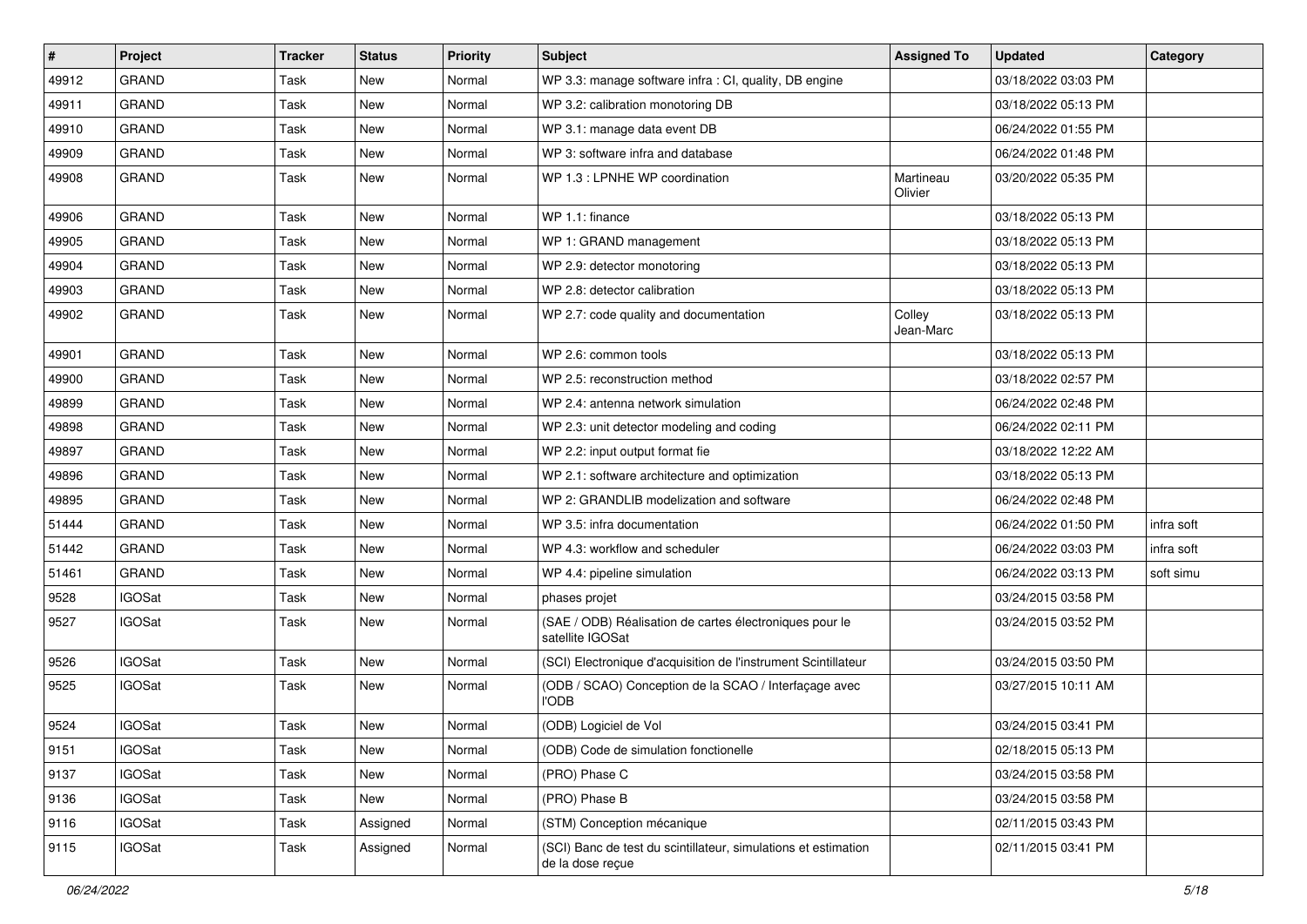| $\sharp$ | Project       | <b>Tracker</b> | <b>Status</b> | <b>Priority</b> | <b>Subject</b>                                                                                                 | <b>Assigned To</b>        | <b>Updated</b>      | Category |
|----------|---------------|----------------|---------------|-----------------|----------------------------------------------------------------------------------------------------------------|---------------------------|---------------------|----------|
| 9111     | <b>IGOSat</b> | Task           | Assigned      | Normal          | (TEL) Mise en oeuvre de la carte de télécommunication                                                          |                           | 03/24/2015 03:36 PM |          |
| 9109     | <b>IGOSat</b> | Task           | Assigned      | Normal          | (SYS) Ingénierie système                                                                                       |                           | 02/11/2015 02:05 PM |          |
| 9108     | <b>IGOSat</b> | Task           | Assigned      | Normal          | (SCA) Modélisation de la boucle de contrôle SCAO                                                               |                           | 02/11/2015 02:00 PM |          |
| 9103     | <b>IGOSat</b> | Task           | Assigned      | Normal          | (SCI) Banc de test du scintillateur                                                                            |                           | 02/10/2015 06:48 PM |          |
| 9102     | <b>IGOSat</b> | Task           | Assigned      | Normal          | (SOL) Conception de la station sol                                                                             |                           | 02/10/2015 06:48 PM |          |
| 9101     | <b>IGOSat</b> | Task           | Assigned      | Normal          | (STM) Réalisation d'un modèle structurel et thermique                                                          |                           | 02/10/2015 06:48 PM |          |
| 9100     | <b>IGOSat</b> | Task           | Assigned      | Normal          | (SAE) Réalisation d'un banc de test du système d'alimentation<br>électrique                                    |                           | 02/10/2015 06:48 PM |          |
| 9099     | <b>IGOSat</b> | Task           | In progress   | Normal          | (PRO) Phase A                                                                                                  |                           | 03/24/2015 03:58 PM |          |
| 9098     | <b>IGOSat</b> | Task           | Assigned      | Normal          | (SCA) Capteurs d'attitude et Banc de Contrôle                                                                  |                           | 02/11/2015 01:57 PM |          |
| 35994    | IN2P3-Forge   | Support        | New           | Normal          | Synchronisation demandée pour un serveur Mercurial                                                             |                           | 01/11/2019 03:10 PM |          |
| 44518    | IN2P3-Forge   | <b>Bug</b>     | In progress   | High            | find-user dialog much slower since migration                                                                   | <b>ROUET</b><br>Jean-René | 05/05/2021 02:28 PM |          |
| 36236    | IN2P3-Forge   | Support        | New           | High            | Synchronisation demandée pour un serveur Mercurial                                                             |                           | 04/13/2021 09:07 AM |          |
| 9491     | JEM-EUSO      | Support        | <b>New</b>    | Normal          | I need to access also to AWG Euso balloon documents                                                            |                           | 03/18/2015 03:36 PM |          |
| 7641     | KickSlot      | Feature        | In progress   | Normal          | Procédure perte mot de passe                                                                                   | Flieller Cyril            | 09/04/2014 02:55 PM |          |
| 48223    | LabInvent     | Task           | New           | Normal          | instance perso (docker)                                                                                        |                           | 12/13/2021 11:08 AM |          |
| 48222    | LabInvent     | Task           | <b>New</b>    | Normal          | (NEW func) Gérer Suivi d'un User                                                                               |                           | 12/13/2021 10:39 AM |          |
| 48005    | LabInvent     | Task           | New           | Normal          | <b>Bugfix toutes les Deprecated Errors</b>                                                                     |                           | 12/06/2021 02:37 PM |          |
| 47966    | LabInvent     | Task           | <b>New</b>    | Normal          | Ajouter test Commande (avec devis joint)                                                                       |                           | 11/30/2021 04:17 PM |          |
| 47959    | LabInvent     | Task           | New           | Normal          | *** F - ENTITY - Fournisseurs                                                                                  |                           | 11/30/2021 12:57 PM |          |
| 47958    | LabInvent     | Task           | New           | Normal          | delete (generic)                                                                                               |                           | 11/30/2021 12:47 PM |          |
| 47957    | LabInvent     | Feature        | <b>New</b>    | Normal          | *** F - ENTITY - Les GROUPES (de User ou Materiel) :<br>Thématique, Métier, Projet, Site (+ Pole ou Service ?) |                           | 12/13/2021 11:12 AM |          |
| 47954    | LabInvent     | Task           | <b>New</b>    | Normal          | 1 - CREATED                                                                                                    |                           | 11/30/2021 01:27 PM |          |
| 47953    | LabInvent     | Task           | <b>New</b>    | Normal          | 2a - TOBEORDERED (optionnel)                                                                                   |                           | 11/30/2021 01:27 PM |          |
| 47951    | LabInvent     | Feature        | <b>New</b>    | Normal          | *** F - Etiquettes & Imprimantes                                                                               |                           | 11/30/2021 01:42 PM |          |
| 47950    | LabInvent     | Task           | New           | Normal          | DB complète à mettre à jour                                                                                    |                           | 11/30/2021 12:26 PM |          |
| 47946    | LabInvent     | Task           | New           | Normal          | classic only                                                                                                   |                           | 12/03/2021 09:50 AM |          |
| 47945    | LabInvent     | Task           | New           | Normal          | ALL                                                                                                            |                           | 11/30/2021 12:23 PM |          |
| 47935    | LabInvent     | Task           | New           | Normal          | 2b - VALIDATED                                                                                                 |                           | 11/30/2021 01:27 PM |          |
| 47932    | LabInvent     | Feature        | New           | Normal          | *** F - DOC (documentation)                                                                                    |                           | 11/30/2021 01:10 PM |          |
| 47930    | LabInvent     | Task           | New           | Normal          | *** F - ENTITY - QrCode                                                                                        |                           | 11/30/2021 01:26 PM |          |
| 47925    | LabInvent     | Task           | New           | Normal          | (après cakephp v4) Passer à Php 8                                                                              |                           | 11/30/2021 11:48 AM |          |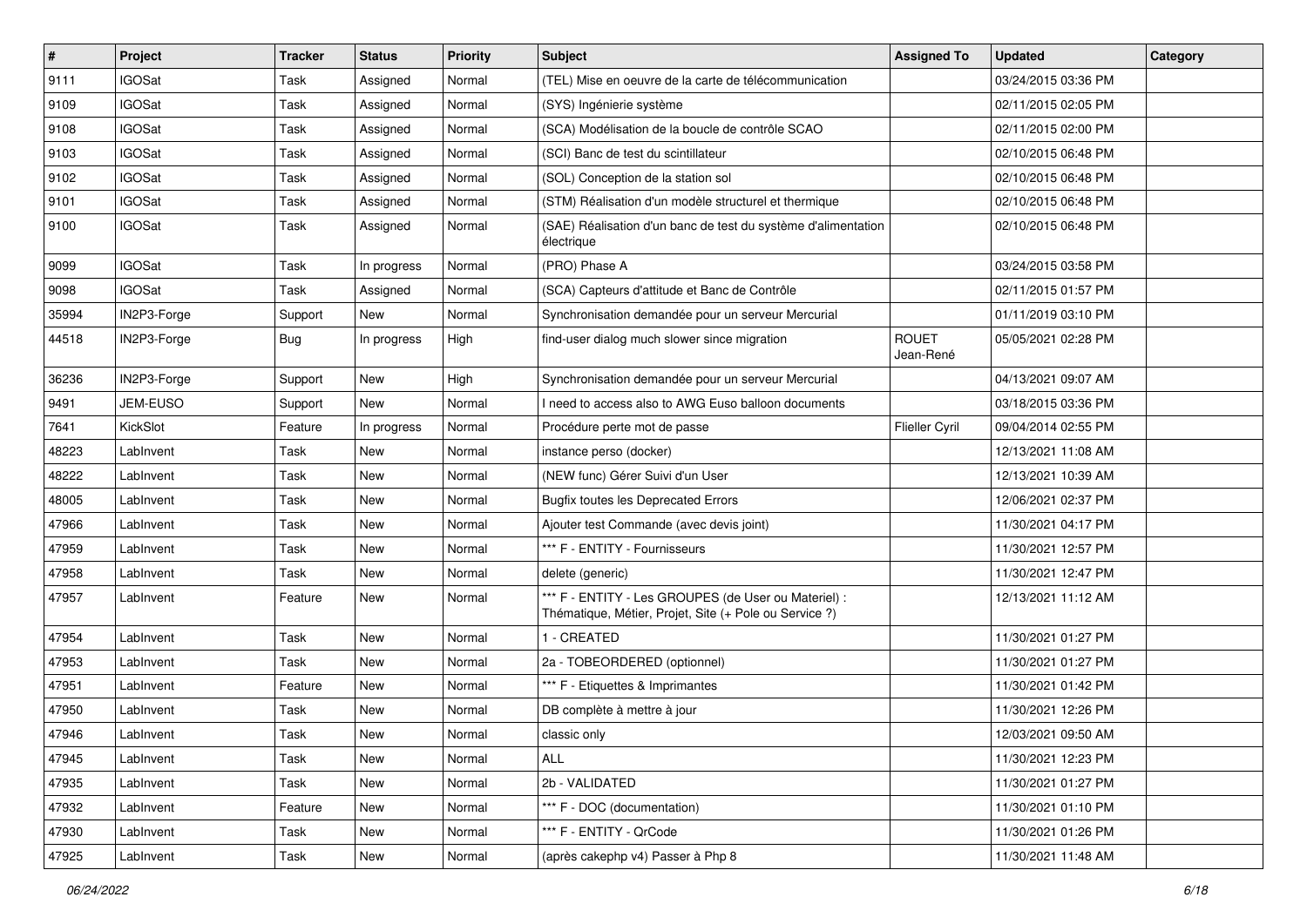| #     | Project   | <b>Tracker</b> | <b>Status</b> | <b>Priority</b> | <b>Subject</b>                                                                                 | <b>Assigned To</b> | <b>Updated</b>      | Category |
|-------|-----------|----------------|---------------|-----------------|------------------------------------------------------------------------------------------------|--------------------|---------------------|----------|
| 47924 | LabInvent | Task           | <b>New</b>    | Normal          | (après 3.9) Passer à v4                                                                        |                    | 11/30/2021 11:48 AM |          |
| 47913 | LabInvent | Task           | New           | Normal          | ROLES (profils)                                                                                |                    | 11/30/2021 01:39 PM |          |
| 47911 | LabInvent | Task           | New           | Normal          | Create/Update (add edit generic)                                                               |                    | 11/30/2021 11:04 AM |          |
| 47907 | LabInvent | Task           | New           | Normal          | *** F - Config YAML (champs materiels) : champs obligatoires,<br>recommandés, ou readonly      |                    | 11/30/2021 01:25 PM |          |
| 47895 | LabInvent | Feature        | New           | Normal          | *** F - ENTITY - Documents attachés (à Materiel ou Suivi)                                      |                    | 12/13/2021 11:09 AM |          |
| 47893 | LabInvent | Task           | <b>New</b>    | Normal          | Views                                                                                          |                    | 11/30/2021 01:21 PM |          |
| 47889 | LabInvent | Task           | New           | Normal          | Changer statut - setStatusTo*()                                                                |                    | 11/30/2021 01:19 PM |          |
| 47885 | LabInvent | Task           | <b>New</b>    | Normal          | filtrage (voir formulaire index)                                                               |                    | 11/30/2021 01:30 PM |          |
| 47883 | LabInvent | Task           | New           | Normal          | formulaire de recherche multi-critères                                                         |                    | 11/30/2021 01:30 PM |          |
| 47880 | LabInvent | Task           | New           | Normal          | Read - index                                                                                   |                    | 11/30/2021 01:16 PM |          |
| 47873 | LabInvent | Task           | <b>New</b>    | Normal          | Model (Entity & Table)                                                                         |                    | 12/01/2021 09:37 AM |          |
| 47871 | LabInvent | Task           | New           | Normal          | Autorisations                                                                                  |                    | 11/30/2021 01:29 PM |          |
| 47870 | LabInvent | Task           | <b>New</b>    | Normal          | Tests (Materiels)                                                                              |                    | 11/30/2021 03:38 PM |          |
| 47869 | LabInvent | Feature        | <b>New</b>    | Normal          | *** F - Tests                                                                                  |                    | 12/06/2021 02:28 PM |          |
| 47868 | LabInvent | Task           | New           | Normal          | *** F - Super Entité (AppController, AppTable)                                                 |                    | 11/30/2021 01:34 PM |          |
| 47865 | LabInvent | Feature        | New           | Normal          | *** F - Configuration générale                                                                 |                    | 12/13/2021 11:06 AM |          |
| 47864 | LabInvent | Feature        | New           | Normal          | *** F - ENTITY - Autres                                                                        |                    | 11/30/2021 12:57 PM |          |
| 47862 | LabInvent | Feature        | <b>New</b>    | Normal          | *** F - ENTITY - Prets (de Materiel)                                                           |                    | 12/13/2021 11:10 AM |          |
| 47952 | LabInvent | Task           | New           | High            | Ecran d'accueil à restructurer                                                                 |                    | 11/30/2021 03:43 PM |          |
| 47947 | LabInvent | Task           | New           | High            | docker only                                                                                    |                    | 12/13/2021 11:07 AM |          |
| 47942 | LabInvent | Task           | <b>New</b>    | High            | index (generic)                                                                                |                    | 11/30/2021 03:48 PM |          |
| 47937 | LabInvent | Task           | <b>New</b>    | High            | Read (index & view) (generic ?)                                                                |                    | 11/30/2021 03:48 PM |          |
| 47936 | LabInvent | Task           | New           | High            | 3-4 - TBO & ARCHIVED                                                                           |                    | 11/30/2021 03:43 PM |          |
| 47934 | LabInvent | Task           | <b>New</b>    | High            | LIFECYCLE (Status) : CREATED => (TBO) => VALIDATED<br>$\Rightarrow$ TBA $\Rightarrow$ ARCHIVED |                    | 11/30/2021 03:43 PM |          |
| 47927 | LabInvent | Task           | <b>New</b>    | High            | A gérer via fichier conf YAML                                                                  |                    | 11/30/2021 03:47 PM |          |
| 47926 | LabInvent | Task           | New           | High            | Instance DEMO docker - à installer sur hyp2 puis sur VM<br>pweb3                               |                    | 12/13/2021 11:07 AM |          |
| 47914 | LabInvent | Task           | New           | High            | index (generic)                                                                                |                    | 11/30/2021 03:50 PM |          |
| 47912 | LabInvent | Task           | New           | High            | (VUE) Elements et Helper                                                                       |                    | 11/30/2021 03:51 PM |          |
| 47897 | LabInvent | Task           | New           | High            | *** F - Stats (Users)                                                                          |                    | 11/30/2021 03:48 PM |          |
| 47890 | LabInvent | Task           | New           | High            | Commander (demande achat)                                                                      |                    | 01/19/2022 03:48 PM |          |
| 47884 | LabInvent | Task           | New           | High            | partitionnement par Site (besoin IP2I/LMA)                                                     |                    | 11/30/2021 03:43 PM |          |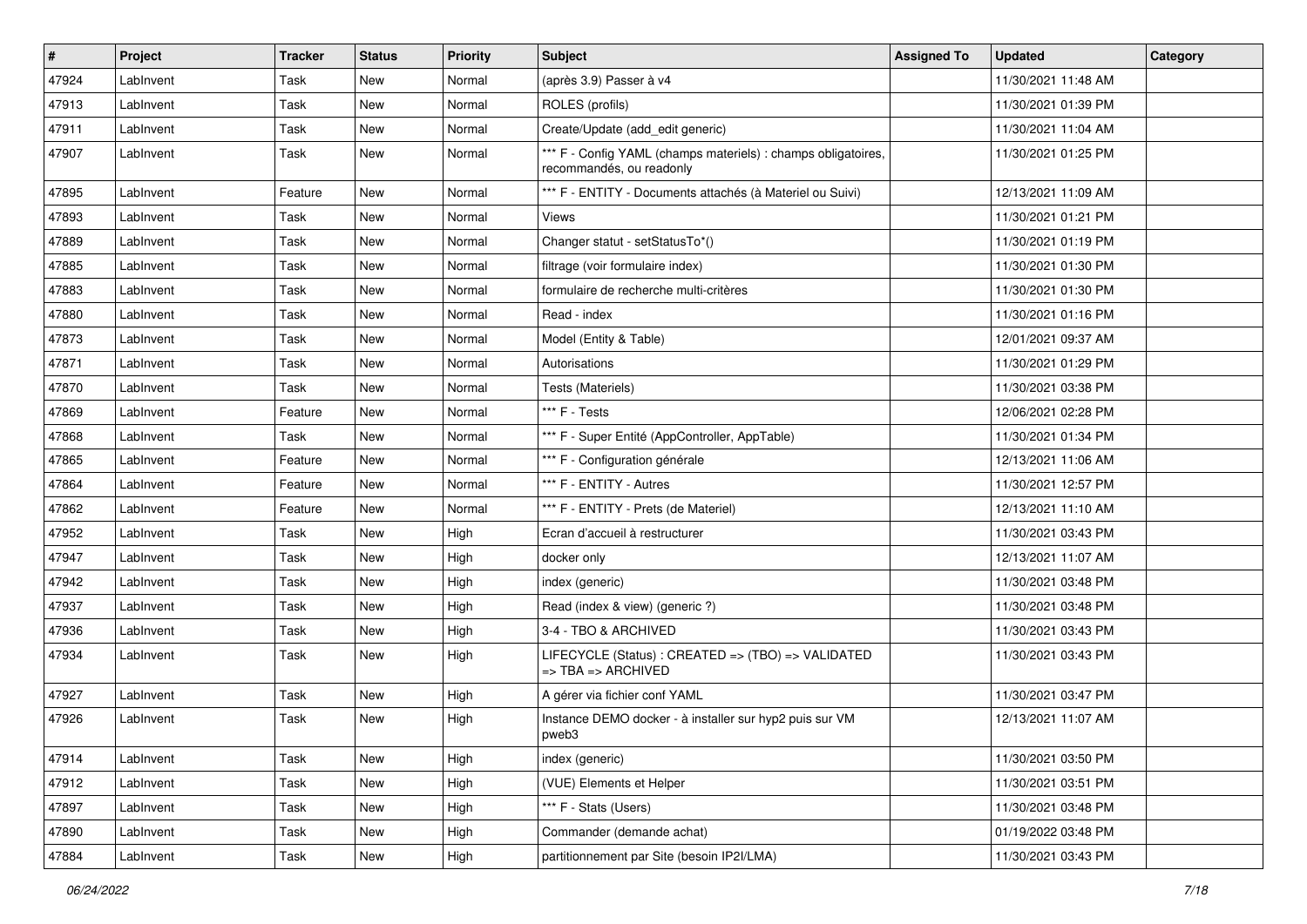| #     | Project   | <b>Tracker</b> | <b>Status</b> | <b>Priority</b> | Subject                                                                     | <b>Assigned To</b>     | <b>Updated</b>      | Category |
|-------|-----------|----------------|---------------|-----------------|-----------------------------------------------------------------------------|------------------------|---------------------|----------|
| 47882 | LabInvent | Task           | <b>New</b>    | High            | Delete - delete                                                             |                        | 11/30/2021 03:42 PM |          |
| 47881 | LabInvent | Task           | <b>New</b>    | High            | Read - view                                                                 |                        | 11/30/2021 03:42 PM |          |
| 47879 | LabInvent | Task           | New           | High            | Create/Update - add edit                                                    |                        | 11/30/2021 03:42 PM |          |
| 47878 | LabInvent | Task           | <b>New</b>    | High            | Autres                                                                      |                        | 11/30/2021 03:44 PM |          |
| 47877 | LabInvent | Task           | <b>New</b>    | High            | find (search)                                                               |                        | 11/30/2021 03:43 PM |          |
| 47876 | LabInvent | Task           | New           | High            | CRUD                                                                        |                        | 11/30/2021 03:42 PM |          |
| 47872 | LabInvent | Task           | <b>New</b>    | High            | <b>Actions &amp; Vues</b>                                                   |                        | 11/30/2021 03:42 PM |          |
| 47867 | LabInvent | Task           | New           | High            | *** F - Autorisations (Users)                                               |                        | 11/30/2021 03:47 PM |          |
| 47863 | LabInvent | Feature        | <b>New</b>    | High            | *** F - ENTITY - Users                                                      |                        | 11/30/2021 03:43 PM |          |
| 47962 | LabInvent | Task           | <b>New</b>    | Urgent          | (IRAP only) re-install inventirap avec php7                                 |                        | 11/30/2021 03:17 PM |          |
| 47906 | LabInvent | Task           | <b>New</b>    | Urgent          | Champs virtuels                                                             |                        | 11/30/2021 03:50 PM |          |
| 47905 | LabInvent | Task           | <b>New</b>    | Urgent          | Read (index & view) (generic)                                               |                        | 12/01/2021 11:21 AM |          |
| 47903 | LabInvent | Task           | New           | Urgent          | Rappels automatiques pour les suivis récurrents (périodiques)               |                        | 12/01/2021 11:17 AM |          |
| 47901 | LabInvent | Task           | New           | Urgent          | Read (view & index)                                                         |                        | 12/01/2021 11:17 AM |          |
| 47899 | LabInvent | Task           | <b>New</b>    | Urgent          | view (generic)                                                              |                        | 12/01/2021 11:21 AM |          |
| 47886 | LabInvent | Task           | New           | Urgent          | <b>Notifications</b>                                                        |                        | 11/30/2021 03:45 PM |          |
| 47875 | LabInvent | Feature        | <b>New</b>    | Urgent          | *** F - ENTITY GÉNÉRIQUE - Actions & Vues génériques (&<br>Refactorisation) |                        | 12/01/2021 11:21 AM |          |
| 47874 | LabInvent | Task           | New           | Urgent          | <b>Stats</b>                                                                |                        | 11/30/2021 03:44 PM |          |
| 47866 | LabInvent | Feature        | <b>New</b>    | Urgent          | *** F - Installation                                                        |                        | 12/13/2021 11:08 AM |          |
| 47861 | LabInvent | Feature        | New           | Urgent          | *** F - ENTITY - Suivis (de Materiel ou User)                               |                        | 12/13/2021 11:10 AM |          |
| 48758 | LabInvent | Task           | <b>New</b>    | Immediate       | Modifs demandées par C. Feugeade le 18/1/22                                 | <b>Pallier Etienne</b> | 01/19/2022 04:22 PM |          |
| 48757 | LabInvent | Feature        | <b>New</b>    | Immediate       | *** F - DIVERS TODO (à dispatcher)                                          | <b>Pallier Etienne</b> | 01/19/2022 04:12 PM |          |
| 47960 | LabInvent | Task           | New           | Immediate       | <b>CHAMPS</b>                                                               |                        | 01/19/2022 03:51 PM |          |
| 47922 | LabInvent | Task           | <b>New</b>    | Immediate       | Passer directement à v3.LAST (3.10.1)                                       |                        | 12/02/2021 04:45 PM |          |
| 47921 | LabInvent | Feature        | New           | Immediate       | *** F - Framework CakePhp                                                   |                        | 12/02/2021 04:45 PM |          |
| 47860 | LabInvent | Feature        | <b>New</b>    | Immediate       | *** F - ENTITY - Materiels                                                  |                        | 01/19/2022 03:51 PM |          |
| 11484 | Lavoisier | Feature        | <b>New</b>    | Low             | improve command "lavoisier-upgrade.sh"                                      |                        | 04/10/2018 11:06 AM |          |
| 6864  | Lavoisier | Feature        | New           | Low             | support IP v6 in adaptor IPAddressAuthenticator                             | Schwarz Lionel         | 04/15/2014 02:11 PM | Adaptors |
| 6687  | Lavoisier | Feature        | New           | Low             | develop a CronTrigger                                                       |                        | 03/27/2014 04:36 PM | Adaptors |
| 6360  | Lavoisier | Feature        | New           | Low             | develop a EntriesProcessor (or a EntriesRenderer)                           |                        | 03/05/2014 03:22 PM | Adaptors |
| 5009  | Lavoisier | Feature        | New           | Low             | <b>ICalRenderer</b>                                                         |                        | 01/21/2014 06:02 PM | Adaptors |
| 5008  | Lavoisier | Feature        | New           | Low             | <b>ICalSerializer</b>                                                       |                        | 01/21/2014 06:01 PM | Adaptors |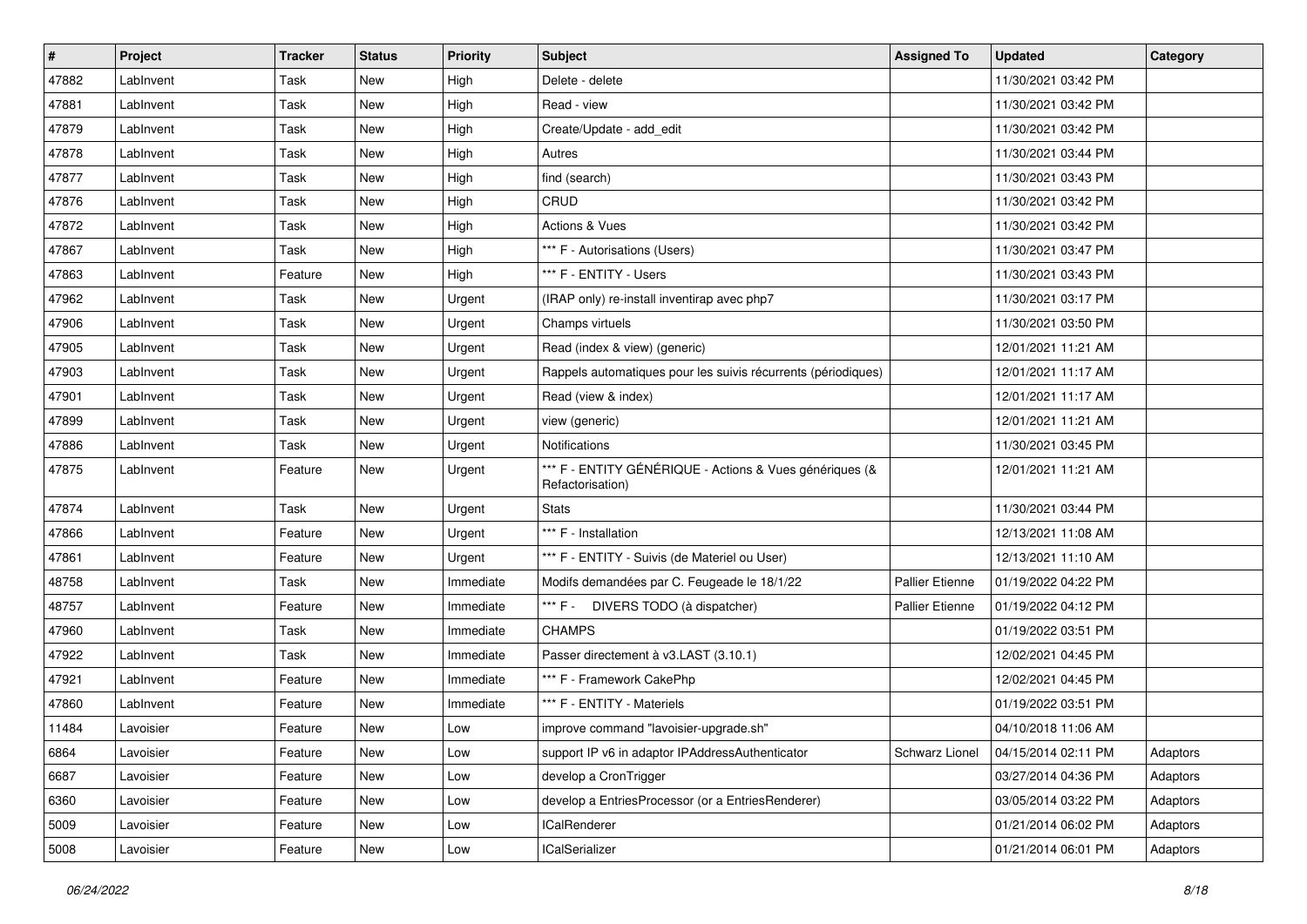| $\pmb{\#}$ | Project   | <b>Tracker</b> | <b>Status</b> | <b>Priority</b> | Subject                                                          | <b>Assigned To</b> | <b>Updated</b>      | Category                      |
|------------|-----------|----------------|---------------|-----------------|------------------------------------------------------------------|--------------------|---------------------|-------------------------------|
| 4934       | Lavoisier | Feature        | New           | Low             | implement some additional cache adaptors                         |                    | 02/07/2014 04:59 PM | Adaptors                      |
| 4906       | Lavoisier | Feature        | <b>New</b>    | Low             | XPath2SQLTemplate : add support for SQL functions                |                    | 03/24/2014 10:26 AM | Adaptors                      |
| 4905       | Lavoisier | Feature        | New           | Low             | XPath2SQLTemplate : add support for XPath functions              |                    | 03/24/2014 10:26 AM | Adaptors                      |
| 4904       | Lavoisier | Feature        | New           | Low             | XPath2SQLTemplate : add support for ORDER BY                     |                    | 03/24/2014 10:26 AM | Adaptors                      |
| 4871       | Lavoisier | Feature        | <b>New</b>    | Low             | ExcelSerializer                                                  |                    | 03/24/2014 10:26 AM | Adaptors                      |
| 4870       | Lavoisier | Feature        | <b>New</b>    | Low             | BinarySerializer                                                 |                    | 03/24/2014 10:26 AM | Adaptors                      |
| 4867       | Lavoisier | Feature        | New           | Low             | ScalaProcessor                                                   |                    | 03/24/2014 10:26 AM | Adaptors                      |
| 4866       | Lavoisier | Feature        | New           | Low             | <b>XQueryConnector</b>                                           |                    | 03/24/2014 10:26 AM | Adaptors                      |
| 4865       | Lavoisier | Feature        | New           | Low             | support remote connection in JMXConnector                        |                    | 03/24/2014 10:26 AM | Adaptors                      |
| 4863       | Lavoisier | Feature        | <b>New</b>    | Low             | YAMLRenderer                                                     |                    | 03/24/2014 10:26 AM | Adaptors                      |
| 7566       | Lavoisier | <b>Bug</b>     | New           | Low             | fields of view "form" are disabled when they have default value  |                    | 06/27/2014 04:53 PM | Console                       |
| 5442       | Lavoisier | Feature        | <b>New</b>    | Low             | create a view 'stoppoint'                                        | Lequeux Olivier    | 10/29/2013 05:02 PM | Console                       |
| 30741      | Lavoisier | Feature        | New           | Low             | add research button on web site                                  |                    | 04/04/2018 10:53 AM | Doc                           |
| 30735      | Lavoisier | Feature        | <b>New</b>    | Low             | write documentation about the admin web console                  |                    | 04/04/2018 10:52 AM | Doc                           |
| 33350      | Lavoisier | Feature        | <b>New</b>    | Low             | add a XPath function multireplace()                              |                    | 05/31/2018 03:49 PM | Engine                        |
| 6353       | Lavoisier | Feature        | New           | Low             | support new parameter type "Language"                            |                    | 03/24/2014 10:40 AM | Engine                        |
| 6325       | Lavoisier | Feature        | New           | Low             | enable limiting the maximum output size                          |                    | 03/24/2014 10:40 AM | Engine                        |
| 6303       | Lavoisier | Feature        | New           | Low             | support attributes @package and @id on <config></config>         |                    | 03/24/2014 10:31 AM | Engine                        |
| 6260       | Lavoisier | Feature        | <b>New</b>    | Low             | support introspection of view-template                           |                    | 03/24/2014 10:40 AM | Engine                        |
| 5558       | Lavoisier | Feature        | <b>New</b>    | Low             | add XPath function build_xpath()                                 |                    | 11/29/2013 09:58 AM | Engine                        |
| 5090       | Lavoisier | Feature        | New           | Low             | add new adaptor type : <writer></writer>                         |                    | 03/24/2014 10:26 AM | Engine                        |
| 5525       | Lavoisier | Feature        | Assigned      | Low             | enable configuring trust-store with a directory                  | Schwarz Lionel     | 11/19/2013 03:16 PM | Service                       |
| 20738      | Lavoisier | <b>Bug</b>     | New           | Low             | Stacktrace                                                       |                    | 08/30/2017 10:39 AM | Stacktrace                    |
| 26766      | Lavoisier | <b>Bug</b>     | <b>New</b>    | Low             | prefix-namespace mapping is moved to the wrong node              | Reynaud<br>Sylvain | 01/03/2018 05:32 PM | <b>XML Template</b><br>Engine |
| 37461      | Lavoisier | Feature        | New           | Normal          | add support for jdk 11                                           |                    | 04/25/2019 01:53 PM |                               |
| 35692      | Lavoisier | <b>Bug</b>     | New           | Normal          | namespace not removed for a given use-case                       |                    | 11/27/2018 05:35 PM |                               |
| 34801      | Lavoisier | Feature        | <b>New</b>    | Normal          | add support for attribute @if in element view/variable           |                    | 07/31/2018 12:57 PM |                               |
| 9799       | Lavoisier | Feature        | New           | Normal          | esxl function missing: add-duration                              |                    | 04/30/2015 11:00 AM |                               |
| 9704       | Lavoisier | Feature        | New           | Normal          | add option --override to lavoisier-upgrade.sh                    |                    | 04/15/2015 10:07 AM |                               |
| 8379       | Lavoisier | <b>Bug</b>     | New           | Normal          | NullPointerException at startup                                  |                    | 10/28/2014 04:49 PM |                               |
| 8217       | Lavoisier | <b>Bug</b>     | New           | Normal          | Logo demo view seems broken                                      |                    | 10/13/2014 02:06 PM |                               |
| 8132       | Lavoisier | Feature        | New           | Normal          | support attribute @first-child-attributes in <element></element> |                    | 09/30/2014 04:28 PM |                               |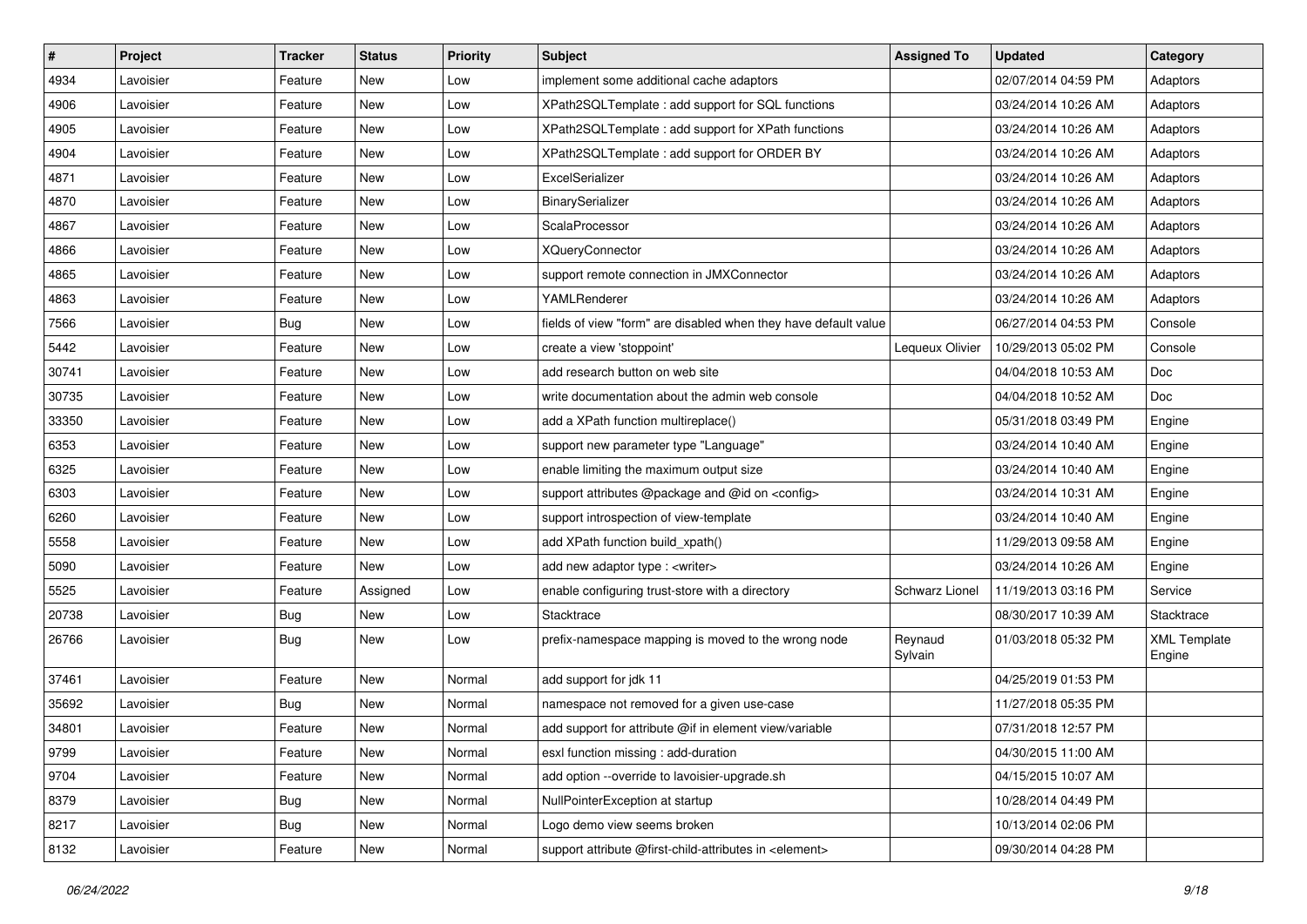| $\pmb{\#}$ | Project   | <b>Tracker</b> | <b>Status</b> | <b>Priority</b> | Subject                                                                                                                        | <b>Assigned To</b> | <b>Updated</b>      | Category |
|------------|-----------|----------------|---------------|-----------------|--------------------------------------------------------------------------------------------------------------------------------|--------------------|---------------------|----------|
| 8055       | Lavoisier | <b>Bug</b>     | New           | Normal          | view "debug" fails when Lavoisier is installed in a directory<br>with special character                                        |                    | 09/19/2014 05:02 PM |          |
| 7811       | Lavoisier | Feature        | New           | Normal          | support server-side argument validation with XPath                                                                             |                    | 07/30/2014 05:05 PM |          |
| 11915      | Lavoisier | Feature        | New           | Normal          | change the parameters of plugin ChartRenderer                                                                                  |                    | 02/05/2016 12:25 PM | Adaptors |
| 10315      | Lavoisier | Feature        | New           | Normal          | Index size of IndexedFileCache plugin is limited by the max<br>number of inodes                                                |                    | 07/07/2015 10:12 AM | Adaptors |
| 9778       | Lavoisier | Feature        | <b>New</b>    | Normal          | support cookies in HTTPConnector                                                                                               |                    | 04/28/2015 01:39 PM | Adaptors |
| 9623       | Lavoisier | Bug            | New           | Normal          | SynchronousCacheConnector stays in building state until the<br>calling view is finished                                        |                    | 04/01/2015 06:21 PM | Adaptors |
| 9607       | Lavoisier | Feature        | New           | Normal          | Add SAML 2.0 support in Lavoisier                                                                                              |                    | 04/01/2015 11:32 AM | Adaptors |
| 9560       | Lavoisier | Feature        | New           | Normal          | SurroundSerializer should ignore header lines (starting with<br>)</td <td></td> <td>03/30/2015 10:17 AM</td> <td>Adaptors</td> |                    | 03/30/2015 10:17 AM | Adaptors |
| 9559       | Lavoisier | Feature        | <b>New</b>    | Normal          | develop a TextRenderer plugin                                                                                                  |                    | 03/30/2015 10:15 AM | Adaptors |
| 9467       | Lavoisier | Feature        | New           | Normal          | improve flexibility of JSONRenderer                                                                                            |                    | 03/16/2015 01:54 PM | Adaptors |
| 8260       | Lavoisier | Feature        | <b>New</b>    | Normal          | develop plugin ElementProcessor                                                                                                |                    | 10/17/2014 07:10 PM | Adaptors |
| 8259       | Lavoisier | Feature        | New           | Normal          | support parameter "renderer" in ZipRenderer and<br><b>GZipRenderer</b>                                                         |                    | 10/17/2014 07:08 PM | Adaptors |
| 8240       | Lavoisier | Feature        | <b>New</b>    | Normal          | LDAPConnector/LDIFSerializer should generate data in DSML<br>format                                                            |                    | 10/15/2014 06:02 PM | Adaptors |
| 7649       | Lavoisier | Feature        | <b>New</b>    | Normal          | develop a XMLTemplateProcessor plugin                                                                                          |                    | 07/04/2014 05:52 PM | Adaptors |
| 5477       | Lavoisier | Bug            | Assigned      | Normal          | problem avec HTMLSerializer                                                                                                    | Lequeux Olivier    | 11/15/2013 11:25 AM | Adaptors |
| 9622       | Lavoisier | Feature        | New           | Normal          | add links to fallback views into view "dependencies"                                                                           |                    | 04/01/2015 06:19 PM | Console  |
| 7465       | Lavoisier | Bug            | <b>New</b>    | Normal          | fix all the relative URL used by the web console                                                                               |                    | 06/17/2014 04:57 PM | Console  |
| 7464       | Lavoisier | Feature        | New           | Normal          | replace XSL with HTML template in web console                                                                                  |                    | 06/17/2014 04:55 PM | Console  |
| 7325       | Lavoisier | Feature        | <b>New</b>    | Normal          | support filtering dependencies graph by categories                                                                             |                    | 06/04/2014 05:14 PM | Console  |
| 8380       | Lavoisier | Bug            | <b>New</b>    | Normal          | remove attribute @evaluated from generated adaptors<br>documentation                                                           |                    | 10/28/2014 04:51 PM | Doc      |
| 5051       | Lavoisier | Support        | <b>New</b>    | Normal          | Explain cache trigger workflow                                                                                                 | Lequeux Olivier    | 09/13/2013 10:36 AM | Doc      |
| 33857      | Lavoisier | <b>Bug</b>     | <b>New</b>    | Normal          | post-processors namespace mapping must be defined in view                                                                      |                    | 06/18/2018 01:29 PM | Engine   |
| 27576      | Lavoisier | Feature        | New           | Normal          | add a parameter "priority" on WhenCreatedTrigger                                                                               |                    | 02/02/2018 03:18 PM | Engine   |
| 27570      | Lavoisier | Feature        | New           | Normal          | NotifiedTrigger should bypass attribute @ignore-during                                                                         |                    | 02/02/2018 03:05 PM | Engine   |
| 9624       | Lavoisier | Feature        | New           | Normal          | when cache is empty and being built, user queries should be<br>waiting for it rather than failing                              |                    | 04/01/2015 06:30 PM | Engine   |
| 9564       | Lavoisier | Feature        | New           | Normal          | reorganize <pre-renderer> section</pre-renderer>                                                                               |                    | 03/30/2015 10:37 AM | Engine   |
| 9562       | Lavoisier | Feature        | New           | Normal          | re-implement <pre-renderers> in streaming mode</pre-renderers>                                                                 |                    | 03/30/2015 10:32 AM | Engine   |
| 8405       | Lavoisier | Feature        | New           | Normal          | implement XPath function choose_not_null(arg1, arg2)                                                                           |                    | 10/30/2014 02:21 PM | Engine   |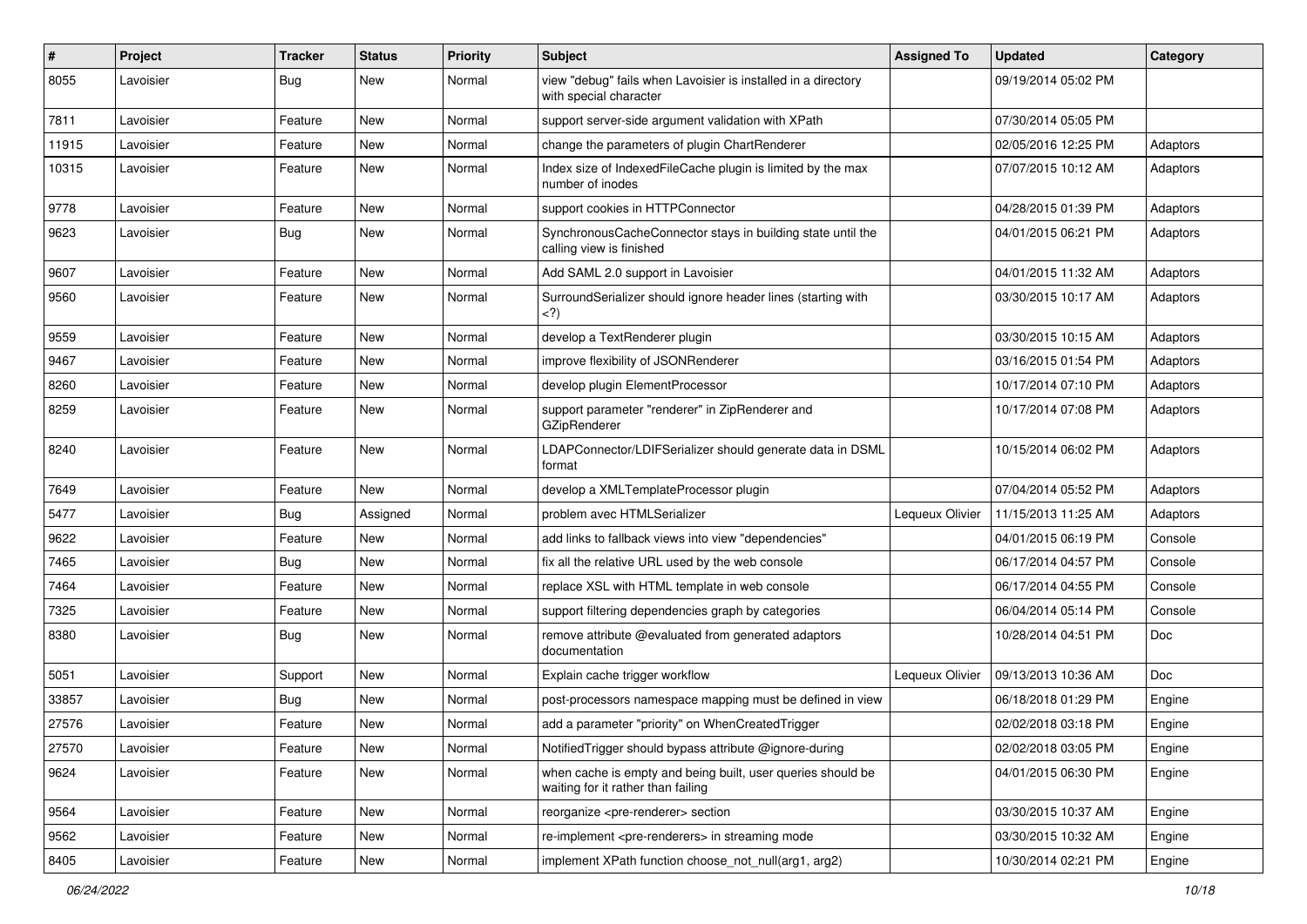| #     | Project         | <b>Tracker</b> | <b>Status</b> | <b>Priority</b> | Subject                                                                                                                   | <b>Assigned To</b> | <b>Updated</b>      | Category                       |
|-------|-----------------|----------------|---------------|-----------------|---------------------------------------------------------------------------------------------------------------------------|--------------------|---------------------|--------------------------------|
| 8404  | Lavoisier       | Feature        | <b>New</b>    | Normal          | support parameters in <pre-renderers></pre-renderers>                                                                     |                    | 10/30/2014 11:03 AM | Engine                         |
| 8258  | Lavoisier       | Feature        | <b>New</b>    | Normal          | add attribute @default to <renderers></renderers>                                                                         |                    | 10/17/2014 07:07 PM | Engine                         |
| 8241  | Lavoisier       | Feature        | New           | Normal          | improve dropdown list of view "form"                                                                                      |                    | 10/15/2014 06:05 PM | Engine                         |
| 7619  | Lavoisier       | Feature        | <b>New</b>    | Normal          | replace @INCLUDES with #include in properties files                                                                       |                    | 07/04/2014 11:17 AM | Engine                         |
| 7463  | Lavoisier       | Feature        | New           | Normal          | add attribute tpl:url.                                                                                                    |                    | 06/17/2014 04:54 PM | <b>HTML</b> Template<br>Engine |
| 32928 | Lavoisier       | Feature        | <b>New</b>    | Normal          | support enumeration in route properties                                                                                   |                    | 05/18/2018 02:23 PM | Service                        |
| 29154 | Lavoisier       | Bug            | New           | Normal          | wrong context when mixing <element-create-as-parent> and<br/><element-create></element-create></element-create-as-parent> | Reynaud<br>Sylvain | 03/06/2018 11:09 AM | <b>XML Template</b><br>Engine  |
| 27459 | Lavoisier       | <b>Bug</b>     | <b>New</b>    | Normal          | namespace disappear when root node is renamed                                                                             | Reynaud<br>Sylvain | 01/31/2018 02:44 PM | <b>XML Template</b><br>Engine  |
| 26907 | Lavoisier       | Feature        | New           | Normal          | implement XPath function format-number()                                                                                  |                    | 01/10/2018 03:18 PM | <b>XML Template</b><br>Engine  |
| 11100 | Lavoisier       | Bug            | <b>New</b>    | Normal          | <element-ignore> should not remove the namespace<br/>declaration (xmlns)</element-ignore>                                 |                    | 10/16/2015 01:48 PM | <b>XML Template</b><br>Engine  |
| 9563  | Lavoisier       | Feature        | <b>New</b>    | Normal          | support <elements-ignore> into <element-create-as-parent></element-create-as-parent></elements-ignore>                    |                    | 03/30/2015 10:30 AM | <b>XML Template</b><br>Engine  |
| 8817  | Lavoisier       | Feature        | <b>New</b>    | Normal          | develop a XML template optimizer                                                                                          |                    | 12/19/2014 05:10 PM | <b>XML</b> Template<br>Engine  |
| 8261  | Lavoisier       | Feature        | New           | Normal          | support attribute @out-xpath on <element></element>                                                                       |                    | 10/17/2014 07:15 PM | <b>XML Template</b><br>Engine  |
| 8172  | Lavoisier       | Feature        | <b>New</b>    | Normal          | support XPath function append()                                                                                           |                    | 10/06/2014 10:43 AM | <b>XML Template</b><br>Engine  |
| 37910 | Lavoisier       | Feature        | <b>New</b>    | High            | do not log AdaptorException when they are already sent to the<br>user                                                     |                    | 07/25/2019 09:41 AM |                                |
| 7460  | Lavoisier       | Feature        | <b>New</b>    | High            | support HTTP proxy                                                                                                        |                    | 02/17/2015 01:04 PM |                                |
| 9496  | Lavoisier       | Feature        | New           | High            | upgrade to more recent version of JSW                                                                                     |                    | 03/18/2015 06:34 PM | <b>Build</b>                   |
| 9086  | Lavoisier       | Feature        | New           | High            | enable refreshing all notifiable caches with one single click                                                             |                    | 02/09/2015 12:37 PM | Console                        |
| 41294 | Lavoisier       | Feature        | New           | High            | add support for attribute @null in namespace<br>http://software.in2p3.fr/lavoisier/tables.xsd                             | Reynaud<br>Sylvain | 09/25/2020 03:38 PM | Engine                         |
| 9606  | Lavoisier       | Feature        | <b>New</b>    | High            | add attribute @encoding to element <connector></connector>                                                                |                    | 03/31/2015 06:29 PM | Engine                         |
| 7461  | Lavoisier       | Feature        | New           | High            | add XPath function url()                                                                                                  |                    | 02/17/2015 01:04 PM | Engine                         |
| 2373  | LC2             | <b>Bug</b>     | Assigned      | Low             | Test of responsivity                                                                                                      | Lafage Vincent     | 12/20/2011 03:50 PM |                                |
| 2118  | LC <sub>2</sub> | Feature        | New           | Low             | Prepare the Command Line Interface of validator to parse<br>rdRam                                                         | Lafage Vincent     | 10/20/2011 04:20 PM |                                |
| 2112  | LC2             | Feature        | New           | Low             | Rorc lib                                                                                                                  |                    | 04/08/2013 06:11 PM |                                |
| 2076  | LC2             | Feature        | New           | Low             | Finer grained report for boot Crocus script                                                                               |                    | 10/11/2011 02:18 PM |                                |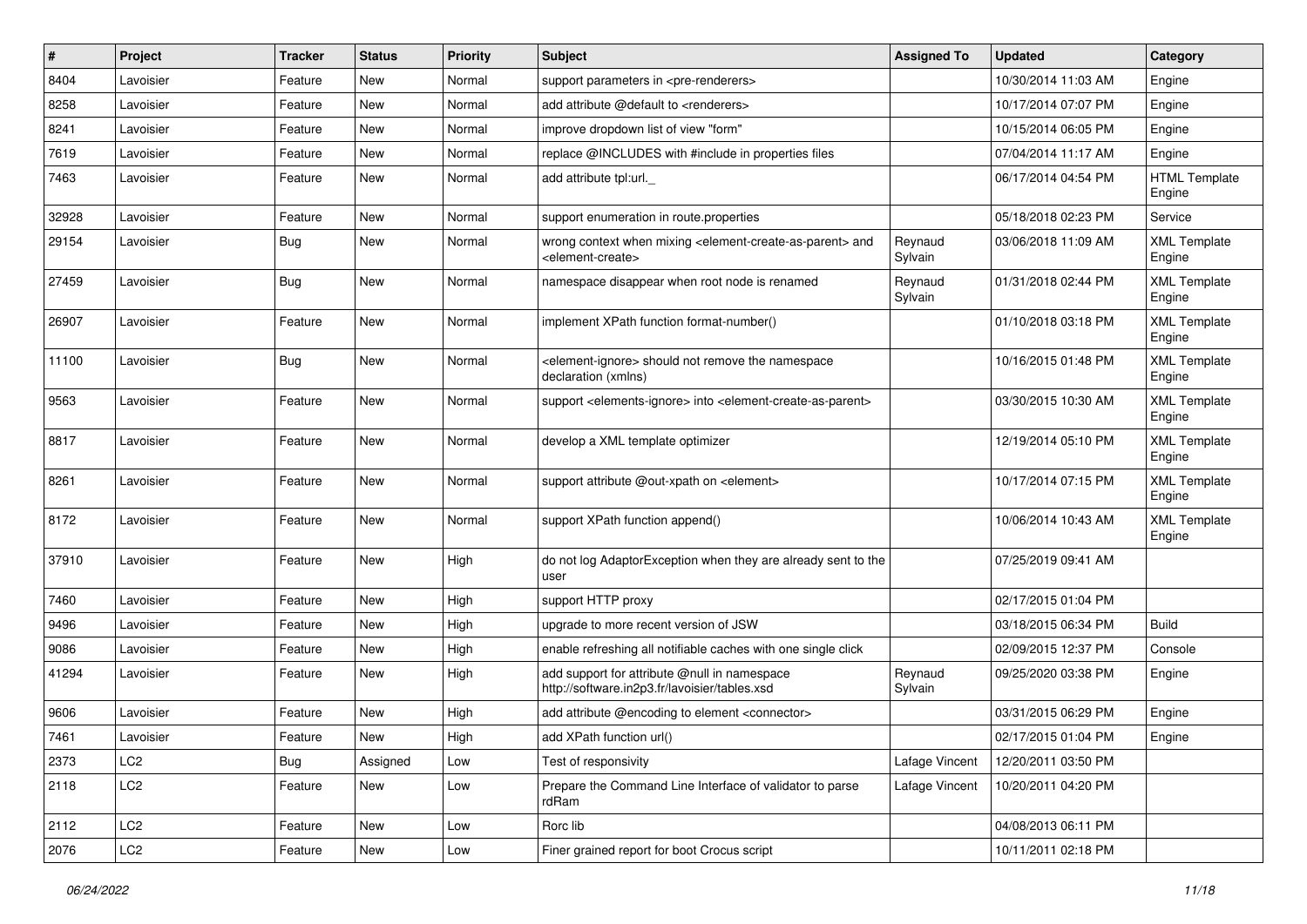| $\#$  | Project                           | Tracker    | <b>Status</b> | <b>Priority</b> | Subject                                                                                   | <b>Assigned To</b>   | <b>Updated</b>      | Category                         |
|-------|-----------------------------------|------------|---------------|-----------------|-------------------------------------------------------------------------------------------|----------------------|---------------------|----------------------------------|
| 1258  | LC <sub>2</sub>                   | Support    | Assigned      | Low             | Better report of mute FRT                                                                 | Lafage Vincent       | 09/18/2012 06:15 PM |                                  |
| 1255  | LC <sub>2</sub>                   | Feature    | Assigned      | Low             | Provide proper Shared-Object name to libraries                                            | Lafage Vincent       | 01/17/2011 01:39 PM |                                  |
| 1254  | LC <sub>2</sub>                   | Feature    | Assigned      | Low             | Add Tooltip for the three LC2 modes                                                       | Lafage Vincent       | 01/17/2011 01:34 PM |                                  |
| 1253  | LC <sub>2</sub>                   | Bug        | Assigned      | Low             | use / harden checks of getline                                                            | Lafage Vincent       | 01/17/2011 01:32 PM |                                  |
| 1252  | LC <sub>2</sub>                   | Bug        | Assigned      | Low             | What is the proper Parsing Algorithm?                                                     | Lafage Vincent       | 01/17/2011 11:34 AM |                                  |
| 1235  | LC <sub>2</sub>                   | Bug        | Assigned      | Low             | shared-lib-calls-exit                                                                     | Lafage Vincent       | 01/13/2011 12:16 AM |                                  |
| 1232  | LC <sub>2</sub>                   | Feature    | Assigned      | Low             | Include parseCrocusVersion in the Crocus Thread                                           | Lafage Vincent       | 01/12/2011 12:18 AM |                                  |
| 1231  | LC <sub>2</sub>                   | Feature    | Assigned      | Low             | Include boot in the Crocus Thread                                                         | Lafage Vincent       | 01/12/2011 12:16 AM |                                  |
| 17192 | LC <sub>2</sub>                   | Bug        | Assigned      | Normal          | The channel 1 is wrongly displayed as 0 even if correctly used                            | Lafage Vincent       | 03/16/2017 05:18 PM |                                  |
| 8369  | LC <sub>2</sub>                   | Feature    | <b>New</b>    | Normal          | Standardize by relying on GNU getopt instead of proprietary<br>cmdline                    | Lafage Vincent       | 10/27/2014 07:06 PM |                                  |
| 2431  | LC <sub>2</sub>                   | Feature    | Assigned      | Normal          | Enforce stricter checks on startup precondition                                           | Lafage Vincent       | 02/03/2012 09:54 PM |                                  |
| 8099  | LC <sub>2</sub>                   | Feature    | <b>New</b>    | High            | Add business rule forbidding empty CRT-DSP configuration<br>(at least 1 manu per CRT DSP) | Lafage Vincent       | 10/27/2014 07:00 PM |                                  |
| 1156  | LC <sub>2</sub>                   | Feature    | Assigned      | High            | query Marc Status generation & validation options                                         | Lafage Vincent       | 12/07/2010 04:54 PM |                                  |
| 2109  | LPC Service Informatique          | Support    | New           | Low             | imprimantes                                                                               | Jammes<br>Fabrice    | 10/19/2011 10:12 AM |                                  |
| 11561 | LST stereo trigger study          | Task       | <b>New</b>    | Normal          | Small-scale MC production for testing the effect of LST-MST<br>stereo trigger             | Hrupec Dario         | 04/15/2016 03:34 PM |                                  |
| 11452 | LSTCam low-level data<br>analysis | Task       | New           | High            | Definition of LST mini-camera tests                                                       | Nakajima<br>Daisuke  | 05/31/2018 04:54 PM |                                  |
| 31881 | Narval Standalone                 | Feature    | New           | Normal          | Logs de l'instance                                                                        | Théo Le Guen         | 04/24/2018 03:59 PM |                                  |
| 35044 | operations-portal-users           | Feature    | <b>New</b>    | Normal          | New ROD dashboard                                                                         |                      | 09/20/2018 10:42 AM | Dashboard                        |
| 23257 | operations-portal-users           | Bug        | New           | Normal          | Downtime notification admin page                                                          |                      | 10/25/2017 03:57 PM | Downtime<br>Notification         |
| 35045 | operations-portal-users           | Feature    | <b>New</b>    | Normal          | Tasks for the release                                                                     |                      | 09/20/2018 10:48 AM | Others                           |
| 1082  | Oval                              | Bug        | <b>New</b>    | Low             | NO DIFF                                                                                   |                      | 11/16/2010 11:44 AM | <b>Command Line</b><br>Interface |
| 37    | Oval                              | Feature    | <b>New</b>    | Low             | Automatically select the shell flavor                                                     | Chamont David        | 02/16/2009 07:44 PM | Implementation                   |
| 26    | Oval                              | Bug        | New           | Low             | Commands options not well propagated, when declared within   Chamont David<br>an OvalFile |                      | 02/16/2009 06:50 PM | Implementation                   |
| 25    | Oval                              | Bug        | New           | Low             | Temporary files after a crash                                                             | Chamont David        | 02/16/2009 06:46 PM | Implementation                   |
| 22    | Oval                              | Bug        | New           | Low             | Deliver messages when ISA fails                                                           | <b>Chamont David</b> | 02/16/2009 06:22 PM | Implementation                   |
| 36    | Oval                              | Feature    | New           | Low             | Extend tasks with begin/end directory commands                                            | Chamont David        | 02/16/2009 07:42 PM | Other                            |
| 29    | Oval                              | Feature    | New           | Low             | The build tool should handle directories?                                                 | <b>Chamont David</b> | 02/16/2009 07:06 PM | Other                            |
| 28    | Oval                              | <b>Bug</b> | New           | Low             | "oval validate" should remove differences in "oval log"                                   | <b>Chamont David</b> | 12/08/2010 09:47 PM | Other                            |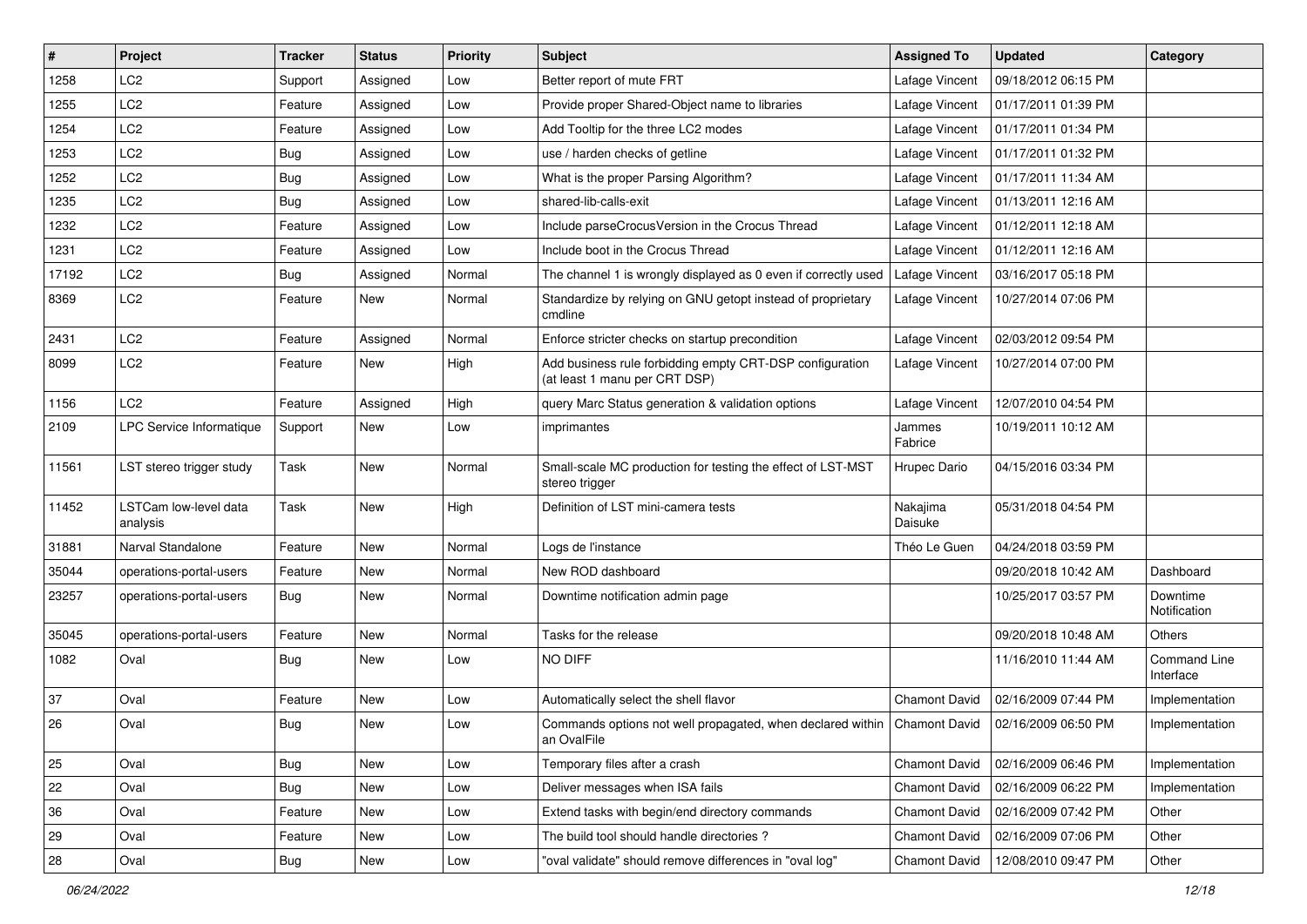| #     | Project    | <b>Tracker</b> | <b>Status</b> | <b>Priority</b> | Subject                                                                | <b>Assigned To</b>   | <b>Updated</b>      | Category                         |
|-------|------------|----------------|---------------|-----------------|------------------------------------------------------------------------|----------------------|---------------------|----------------------------------|
| 27    | Oval       | <b>Bug</b>     | New           | Low             | Some commands should not require a current valid directory             | <b>Chamont David</b> | 02/16/2009 06:51 PM | Site Customization<br>& Flavors  |
| 597   | Oval       | Feature        | <b>New</b>    | Normal          | YAML comme langage de configuration ?                                  |                      | 05/11/2010 01:36 PM |                                  |
| 33    | Oval       | Feature        | New           | Normal          | Support for gzipped ref files                                          | Chamont David        | 02/16/2009 07:23 PM | Diff command                     |
| 35    | Oval       | Feature        | <b>New</b>    | Normal          | Give less importance to the build step                                 | Chamont David        | 02/16/2009 07:41 PM | Documentation                    |
| 32    | Oval       | <b>Bug</b>     | <b>New</b>    | Normal          | Write a more detailed configuration doc                                | Chamont David        | 02/16/2009 07:18 PM | Documentation                    |
| 34    | Oval       | Feature        | <b>New</b>    | Normal          | Extend input/output control                                            | <b>Chamont David</b> | 02/16/2009 07:27 PM | Implementation                   |
| 923   | Oval       | Feature        | New           | Normal          | oval reset                                                             | Chamont David        | 09/20/2010 05:16 PM | Other                            |
| 21    | Oval       | <b>Bug</b>     | New           | Normal          | What happens when a subdirectory is reused in several<br>environments? | <b>Chamont David</b> | 02/16/2009 07:00 PM | OvalFile                         |
| 31    | Oval       | Feature        | <b>New</b>    | Normal          | Apply a command to a subdirectory subset?                              | Chamont David        | 02/16/2009 07:14 PM | Run command                      |
| 174   | Oval       | Feature        | New           | High            | oval run -o                                                            | Chamont David        | 10/02/2009 02:47 PM | Run command                      |
| 30    | Oval       | Feature        | <b>New</b>    | High            | Use environments as targets to the step commands                       | <b>Chamont David</b> | 02/16/2009 07:12 PM | Run command                      |
| 905   | Oval       | <b>Bug</b>     | <b>New</b>    | Urgent          | Use of parenthesis in diffline regular expression                      | <b>Chamont David</b> | 09/14/2010 06:17 PM | Diff command                     |
| 172   | Oval       | <b>Bug</b>     | <b>New</b>    | Urgent          | Automatic variables                                                    | <b>Chamont David</b> | 10/02/2009 02:24 PM | Run command                      |
| 1083  | Oval       | Bug            | <b>New</b>    | Immediate       | oval log -gui                                                          |                      | 11/16/2010 11:45 AM | <b>Command Line</b><br>Interface |
| 12978 | <b>PEM</b> | <b>Bug</b>     | New           | Low             | pem-sync pull                                                          |                      | 03/24/2016 05:11 PM |                                  |
| 12976 | <b>PEM</b> | Feature        | <b>New</b>    | Low             | pem-sync co pem                                                        |                      | 03/24/2016 05:00 PM |                                  |
| 12975 | <b>PEM</b> | Feature        | New           | Normal          | pem-sync co_pem                                                        |                      | 03/24/2016 04:54 PM |                                  |
| 12974 | PEM        | Feature        | <b>New</b>    | Normal          | pem-sync cp_pem                                                        |                      | 03/24/2016 04:52 PM |                                  |
| 12963 | <b>PEM</b> | <b>Bug</b>     | <b>New</b>    | Normal          | add tool crash                                                         |                      | 03/24/2016 09:10 AM |                                  |
| 12962 | PEM        | Bug            | <b>New</b>    | Normal          | pem-sync list ???                                                      |                      | 03/24/2016 09:05 AM |                                  |
| 12961 | <b>PEM</b> | Feature        | New           | Normal          | <b>PEM</b> version                                                     |                      | 03/24/2016 09:03 AM |                                  |
| 10313 | <b>PEM</b> | <b>Bug</b>     | New           | Normal          | Error message to change !                                              |                      | 07/07/2015 09:51 AM |                                  |
| 10274 | <b>PEM</b> | <b>Bug</b>     | New           | Normal          | SYSTEM.ASSERTIONS.ASSERT_FAILURE                                       |                      | 07/01/2015 11:12 AM |                                  |
| 10273 | PEM        | Feature        | New           | Normal          | Easier configuration process                                           |                      | 07/01/2015 11:11 AM |                                  |
| 10314 | <b>PEM</b> | <b>Bug</b>     | <b>New</b>    | High            | Environment compliant with CLI                                         |                      | 07/07/2015 09:57 AM |                                  |
| 3992  | Pipelet    | Feature        | New           | Low             | directory in data with specific color                                  |                      | 02/20/2013 05:19 PM |                                  |
| 3954  | Pipelet    | Task           | New           | Low             | Documentation: Environment cheat sheet                                 |                      | 02/13/2013 11:00 AM |                                  |
| 1566  | Pipelet    | Bug            | New           | Low             | Bug daemon cherrypy on Macintosh                                       |                      | 05/10/2011 12:14 PM |                                  |
| 1336  | Pipelet    | Task           | New           | Low             | Add comments in multiplex                                              |                      | 02/24/2011 10:17 AM |                                  |
| 748   | Pipelet    | Feature        | New           | Low             | Git and CVS repositories                                               | Le Jeune<br>Maude    | 03/11/2011 11:41 AM |                                  |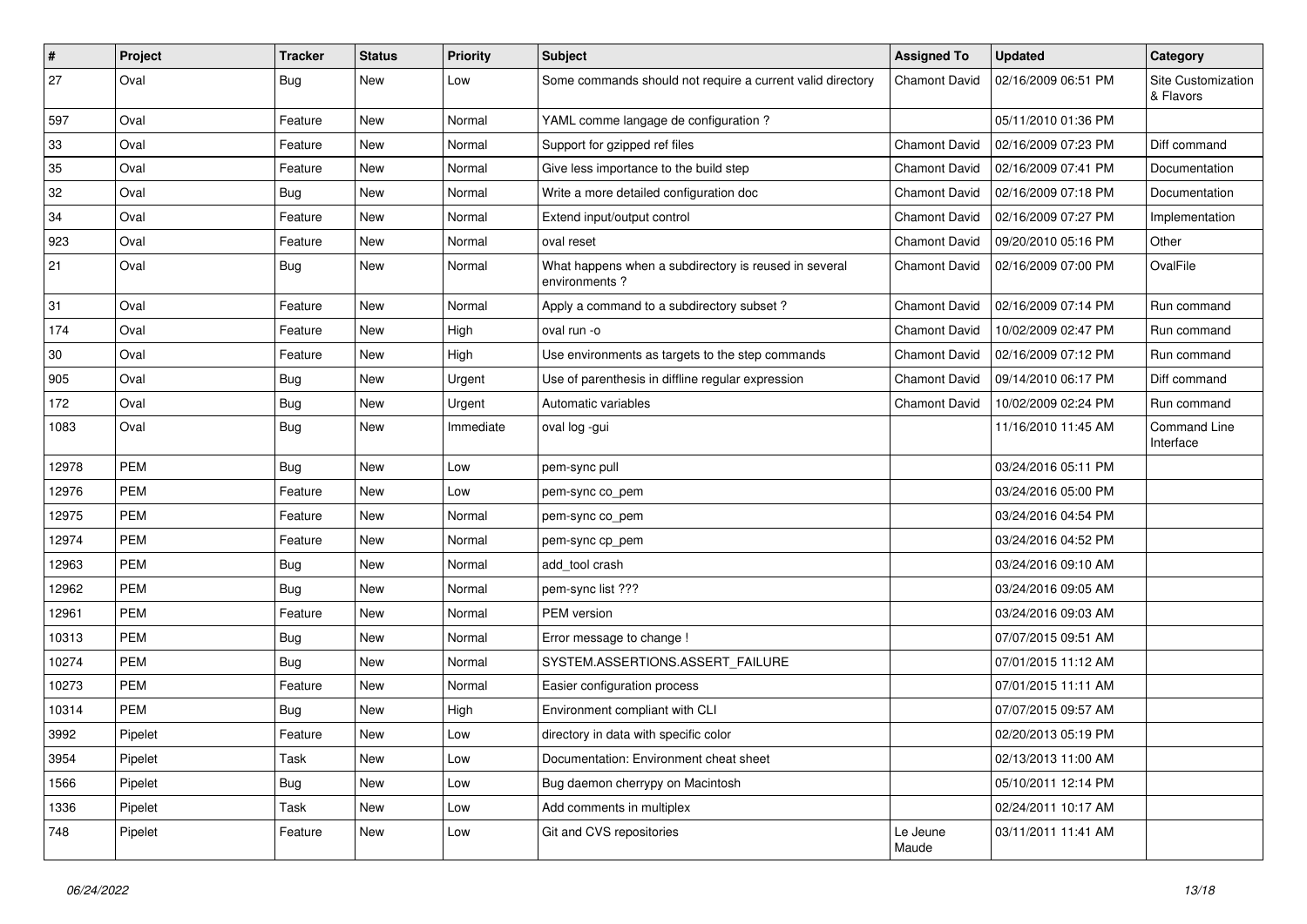| $\sharp$ | Project | <b>Tracker</b> | <b>Status</b> | <b>Priority</b> | Subject                                                                                  | <b>Assigned To</b>   | <b>Updated</b>      | Category |
|----------|---------|----------------|---------------|-----------------|------------------------------------------------------------------------------------------|----------------------|---------------------|----------|
| 734      | Pipelet | Feature        | Assigned      | Low             | Rapport Latex                                                                            | <b>Betoule Marc</b>  | 02/10/2011 11:52 PM | Engine   |
| 9534     | Pipelet | Feature        | <b>New</b>    | Normal          | logging of stdout and stderr                                                             |                      | 03/25/2015 02:31 PM |          |
| 8262     | Pipelet | Feature        | New           | Normal          | LocalRepository: recursive search of segment source script                               |                      | 10/19/2014 05:13 PM |          |
| 1437     | Pipelet | <b>Bug</b>     | <b>New</b>    | Normal          | str_parents not updated in time for glob_parent                                          |                      | 03/10/2011 05:51 PM |          |
| 1337     | Pipelet | Task           | <b>New</b>    | Normal          | logged_subprocess improvement                                                            |                      | 03/08/2011 09:07 PM |          |
| 1178     | Pipelet | Task           | <b>New</b>    | High            | writing mysql and postgre backends                                                       |                      | 02/13/2013 10:49 AM |          |
| 4068     | Pipelet | Bug            | <b>New</b>    | High            | Tagging works randomly with konqueror                                                    |                      | 03/07/2013 10:39 AM | Web      |
| 2753     | Pipelet | Bug            | <b>New</b>    | Urgent          | retrieve hook name from source code                                                      |                      | 05/22/2012 02:36 PM |          |
| 723      | Pipelet | <b>Bug</b>     | Assigned      | Urgent          | Timers on lock                                                                           | <b>Betoule Marc</b>  | 03/08/2011 09:07 PM | Engine   |
| 49994    | PyROS   | Task           | In progress   | Normal          | SP export (list & 1)                                                                     | Koralewski<br>Alexis | 03/29/2022 09:17 AM |          |
| 49890    | PyROS   | Task           | <b>New</b>    | Normal          | Global Start & Stop (safe)                                                               |                      | 03/16/2022 04:52 PM |          |
| 49889    | PyROS   | Task           | <b>New</b>    | Normal          | Backup                                                                                   |                      | 03/16/2022 04:49 PM |          |
| 49888    | PyROS   | Task           | <b>New</b>    | Normal          | Firewall                                                                                 |                      | 03/16/2022 04:48 PM |          |
| 49887    | PyROS   | Task           | <b>New</b>    | Normal          | Hardware                                                                                 |                      | 03/16/2022 04:47 PM |          |
| 49886    | PyROS   | Task           | New           | Normal          | System watch (Nagios, )                                                                  |                      | 03/16/2022 04:47 PM |          |
| 49885    | PyROS   | Task           | New           | Normal          | Network                                                                                  |                      | 03/16/2022 04:46 PM |          |
| 49878    | PyROS   | Task           | <b>New</b>    | Normal          | SF02-SCP integration - Lancement auto de l'agent de gestion<br>du SP lifecycle           |                      | 03/16/2022 10:37 AM |          |
| 49876    | PyROS   | Task           | <b>New</b>    | Normal          | Guitastro integration                                                                    |                      | 03/16/2022 07:28 AM |          |
| 49875    | PyROS   | Task           | <b>New</b>    | Normal          | (classic) Installation Guitastro & dependencies                                          |                      | 03/16/2022 07:27 AM |          |
| 49874    | PyROS   | Task           | New           | Normal          | (docker) Installation Guitastro & dependencies                                           |                      | 03/16/2022 07:26 AM |          |
| 49872    | PyROS   | Task           | <b>New</b>    | Normal          | Restauration de la config par défaut                                                     |                      | 03/15/2022 11:10 PM |          |
| 49871    | PyROS   | Task           | New           | Normal          | Config par défaut (à définir)                                                            |                      | 03/15/2022 11:11 PM |          |
| 49870    | PyROS   | Task           | New           | Normal          | Config générale : logo, pagination, couleurs, options<br>générales, options par feature, |                      | 03/15/2022 11:11 PM |          |
| 49546    | PyROS   | Task           | In progress   | Normal          | Documentation (pyros_api)                                                                | Koralewski<br>Alexis | 02/24/2022 02:33 PM |          |
| 49545    | PyROS   | Task           | In progress   | Normal          | Script development (pyros_api)                                                           | Koralewski<br>Alexis | 02/24/2022 02:33 PM |          |
| 49543    | PyROS   | Task           | New           | Normal          | Users View (list & 1)                                                                    |                      | 02/23/2022 06:06 PM |          |
| 49541    | PyROS   | Task           | New           | Normal          | API REST (scripting du website via script pyros_api.py)                                  | Koralewski<br>Alexis | 03/15/2022 11:26 PM |          |
| 49478    | PyROS   | Task           | New           | Normal          | Test                                                                                     | Koralewski<br>Alexis | 02/22/2022 12:25 PM |          |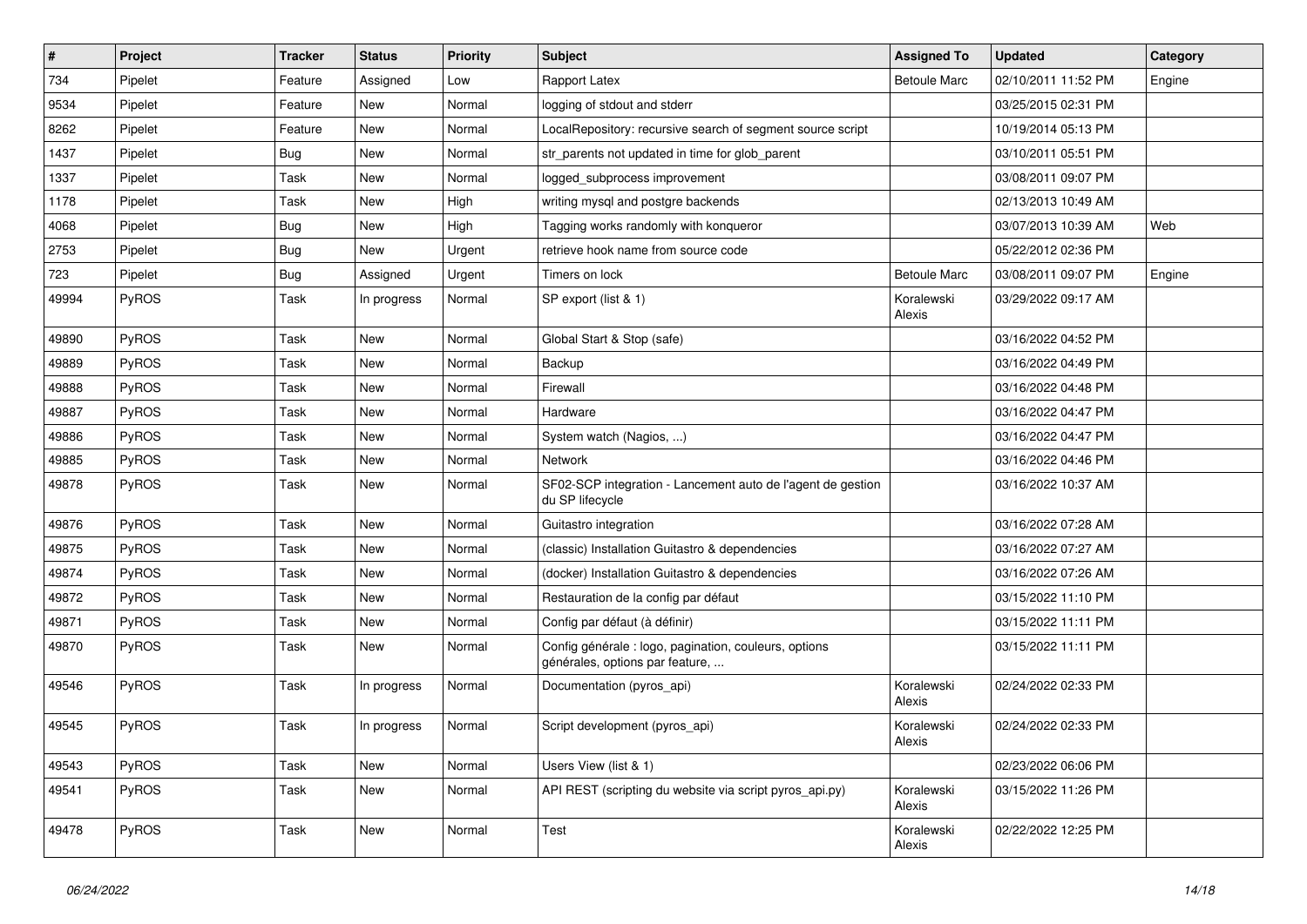| $\pmb{\#}$ | Project      | <b>Tracker</b> | <b>Status</b> | <b>Priority</b> | Subject                                                                                       | <b>Assigned To</b>   | <b>Updated</b>      | Category |
|------------|--------------|----------------|---------------|-----------------|-----------------------------------------------------------------------------------------------|----------------------|---------------------|----------|
| 49272      | <b>PyROS</b> | Task           | In progress   | Normal          | <b>Tooltips</b>                                                                               | Koralewski<br>Alexis | 02/17/2022 01:59 PM |          |
| 49262      | <b>PyROS</b> | Task           | In progress   | Normal          | Sequence Validation                                                                           |                      | 02/03/2022 02:50 PM |          |
| 49258      | <b>PyROS</b> | Task           | In progress   | Normal          | from IMPORT (upload) Seq (from yaml file)                                                     | Koralewski<br>Alexis | 02/23/2022 12:02 PM |          |
| 49253      | <b>PyROS</b> | Task           | <b>New</b>    | Normal          | READ 1 & list                                                                                 |                      | 02/21/2022 03:21 PM |          |
| 49252      | <b>PyROS</b> | Task           | New           | Normal          | <b>WEB FORM</b>                                                                               |                      | 02/17/2022 01:59 PM |          |
| 49251      | <b>PyROS</b> | Task           | New           | Normal          | Test                                                                                          | Koralewski<br>Alexis | 02/22/2022 02:59 PM |          |
| 49250      | PyROS        | Task           | New           | Normal          | <b>CREATE/UPDATE Sequence</b>                                                                 |                      | 02/23/2022 12:02 PM |          |
| 49249      | <b>PyROS</b> | Task           | In progress   | Normal          | General Menu for this feature                                                                 |                      | 02/03/2022 09:39 AM |          |
| 49247      | <b>PyROS</b> | Task           | New           | Normal          | State diagram (doc)                                                                           |                      | 02/03/2022 09:34 AM |          |
| 49246      | <b>PyROS</b> | Task           | <b>New</b>    | Normal          | Sequence Lifecycle (status)                                                                   |                      | 02/03/2022 09:34 AM |          |
| 49228      | <b>PyROS</b> | Task           | In progress   | Normal          | Correction de l'orientation de l'image (est à gauche, nord en<br>haut)                        | Klotz Alain          | 02/02/2022 02:56 PM |          |
| 49227      | <b>PyROS</b> | Task           | New           | Normal          | Corrections cosmétiques (de pixels)                                                           | Klotz Alain          | 02/02/2022 02:19 PM |          |
| 49226      | <b>PyROS</b> | Task           | In progress   | Normal          | Correction de l'image par le flat                                                             | Klotz Alain          | 02/02/2022 02:56 PM |          |
| 49225      | PyROS        | Task           | In progress   | Normal          | Correction de l'image par le dark (+ bias)                                                    | Klotz Alain          | 02/02/2022 02:56 PM |          |
| 49224      | <b>PyROS</b> | Task           | New           | Normal          | Choisir le bias, le flat, et le dark (en fn des metadata)                                     | Klotz Alain          | 02/02/2022 02:19 PM |          |
| 49223      | PyROS        | Task           | In progress   | Normal          | Groupes                                                                                       | Klotz Alain          | 02/02/2022 02:38 PM |          |
| 49222      | PyROS        | Task           | In progress   | Normal          | Traitement d'un groupe d'images : début et fin de groupe                                      | Klotz Alain          | 02/02/2022 02:38 PM |          |
| 49221      | <b>PyROS</b> | Task           | In progress   | Normal          | Recup metadata de l'image (dans la BD)                                                        | Klotz Alain          | 02/02/2022 02:38 PM |          |
| 49220      | PyROS        | Task           | In progress   | Normal          | Récup en-tête                                                                                 | Klotz Alain          | 02/02/2022 02:38 PM |          |
| 49219      | <b>PyROS</b> | Task           | In progress   | Normal          | Nouvelle image                                                                                | Klotz Alain          | 02/02/2022 02:38 PM |          |
| 49218      | <b>PyROS</b> | Task           | In progress   | Normal          | Détection des nouvelles images produites (système<br>asynchrone sur l'acquisition)            | Klotz Alain          | 02/02/2022 02:38 PM |          |
| 49217      | <b>PyROS</b> | Task           | <b>New</b>    | Normal          | 5 - (L2) Critères de qualité d'image (+ json QUAL)                                            | Klotz Alain          | 02/02/2022 02:37 PM |          |
| 49216      | <b>PyROS</b> | Task           | New           | Normal          | 4 - (L1c) - Combinaison d'images                                                              | Klotz Alain          | 02/02/2022 02:36 PM |          |
| 49215      | <b>PyROS</b> | Task           | In progress   | Normal          | 3 - (L1b) - Reconnaissance du champ (lien entre pixels et<br>coord célestes) (+ json CATA)    | Klotz Alain          | 02/02/2022 02:36 PM |          |
| 49214      | <b>PyROS</b> | Task           | In progress   | Normal          | 2 - (L1a) - Pré-traitement de chaque image (dans l'ordre) (fits<br>$RAW \Rightarrow fits CAL$ | Klotz Alain          | 02/02/2022 02:42 PM |          |
| 49213      | PyROS        | Task           | In progress   | Normal          | 1 - (L0) - Récupération et organisation des images L0 (RAW<br>fits)                           | Klotz Alain          | 02/02/2022 02:42 PM |          |
| 49210      | PyROS        | Task           | New           | Normal          | <b>CONFIGURATION GENERALE</b>                                                                 |                      | 03/15/2022 11:11 PM |          |
| 49162      | PyROS        | Task           | New           | Normal          | Check sequence validity                                                                       | Klotz Alain          | 02/03/2022 10:23 AM |          |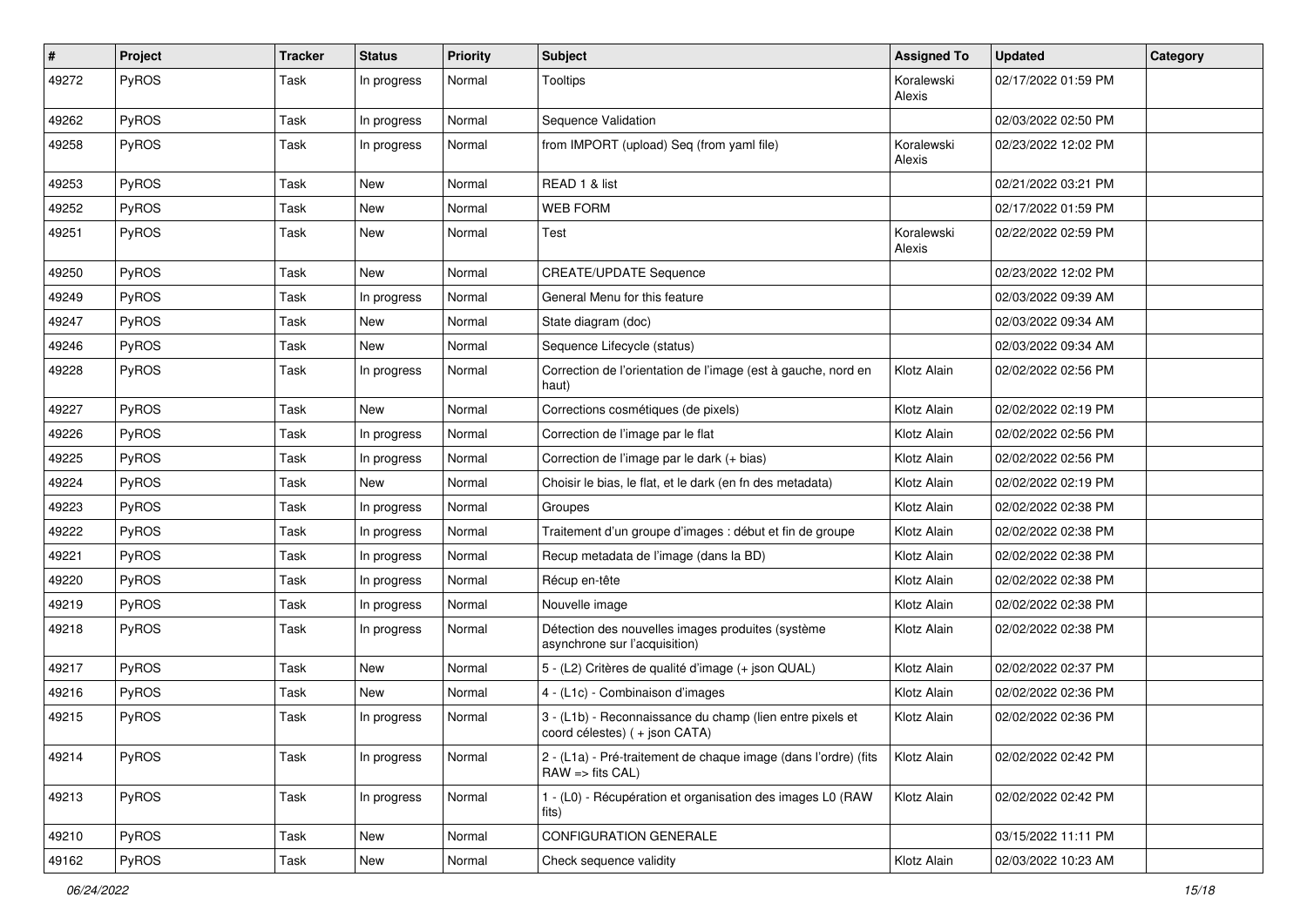| $\vert$ # | Project      | Tracker | <b>Status</b> | <b>Priority</b> | <b>Subject</b>                                                                                                                           | <b>Assigned To</b> | <b>Updated</b>      | Category |
|-----------|--------------|---------|---------------|-----------------|------------------------------------------------------------------------------------------------------------------------------------------|--------------------|---------------------|----------|
| 49157     | <b>PyROS</b> | Task    | New           | Normal          | Super Super Agent qui surveille l'ensemble des super agents<br>sur chaque noeud (?)                                                      |                    | 01/31/2022 12:12 PM |          |
| 49156     | PyROS        | Task    | New           | Normal          | Super Agent qui démarre et stoppe les autres agents, et<br>surveille leur bonne santé (les relance si besoin) => sur<br>chaque noeud (?) |                    | 01/31/2022 12:12 PM |          |
| 49155     | <b>PyROS</b> | Task    | New           | Normal          | Architecture décentralisée en plusieurs noeuds<br>(communication via BD)                                                                 |                    | 01/31/2022 12:09 PM |          |
| 49152     | <b>PyROS</b> | Task    | New           | Normal          | RUN/EXEC - Start & Stop software (et Agents)                                                                                             |                    | 05/24/2022 02:55 PM |          |
| 49151     | <b>PyROS</b> | Task    | <b>New</b>    | Normal          | Script central (pyros.py)                                                                                                                |                    | 01/31/2022 11:36 AM |          |
| 49137     | PyROS        | Task    | <b>New</b>    | Normal          | Integration Guitastro lib                                                                                                                | Klotz Alain        | 02/02/2022 03:27 PM |          |
| 49136     | <b>PyROS</b> | Task    | New           | Normal          | GF04-SECU - Logging integration                                                                                                          |                    | 01/29/2022 12:54 AM |          |
| 49135     | <b>PyROS</b> | Task    | New           | Normal          | SF15-SST integration                                                                                                                     |                    | 01/29/2022 12:48 AM |          |
| 49134     | <b>PyROS</b> | Task    | <b>New</b>    | Normal          | SF14-OBC integration                                                                                                                     |                    | 01/29/2022 12:52 AM |          |
| 49133     | <b>PyROS</b> | Task    | <b>New</b>    | Normal          | SF13-IAF integration                                                                                                                     |                    | 01/29/2022 12:47 AM |          |
| 49132     | <b>PyROS</b> | Task    | New           | Normal          | SF12-IAN integration                                                                                                                     |                    | 01/29/2022 12:48 AM |          |
| 49131     | <b>PyROS</b> | Task    | New           | Normal          | SF11-IPC integration                                                                                                                     |                    | 01/29/2022 12:46 AM |          |
| 49130     | <b>PyROS</b> | Task    | New           | Normal          | SF10-CAL integration                                                                                                                     |                    | 01/29/2022 12:46 AM |          |
| 49129     | <b>PyROS</b> | Task    | <b>New</b>    | Normal          | SF09-CMC integration                                                                                                                     |                    | 01/29/2022 12:46 AM |          |
| 49128     | <b>PyROS</b> | Task    | New           | Normal          | SF08-EXE integration                                                                                                                     |                    | 01/29/2022 12:45 AM |          |
| 49127     | <b>PyROS</b> | Task    | <b>New</b>    | Normal          | SF07-PLN integration                                                                                                                     |                    | 01/29/2022 12:45 AM |          |
| 49126     | <b>PyROS</b> | Task    | New           | Normal          | SF06-ALR integration                                                                                                                     |                    | 01/29/2022 12:45 AM |          |
| 49125     | <b>PyROS</b> | Task    | New           | Normal          | SF05-SEQ integration                                                                                                                     |                    | 03/15/2022 11:03 PM |          |
| 49124     | PyROS        | Task    | <b>New</b>    | Normal          | SF04-SPV integration                                                                                                                     |                    | 01/29/2022 12:44 AM |          |
| 49123     | <b>PyROS</b> | Task    | New           | Normal          | SF03-ENV integration                                                                                                                     |                    | 01/29/2022 12:50 AM |          |
| 49122     | <b>PyROS</b> | Task    | <b>New</b>    | Normal          | SF02-SCP integration                                                                                                                     |                    | 01/29/2022 12:50 AM |          |
| 49121     | <b>PyROS</b> | Task    | New           | Normal          | SF01-USR integration                                                                                                                     |                    | 01/29/2022 12:50 AM |          |
| 49120     | <b>PyROS</b> | Task    | New           | Normal          | General Design (structure, design, responsive, CSS)                                                                                      |                    | 01/29/2022 12:50 AM |          |
| 48307     | PyROS        | Task    | New           | Normal          | Send, Receive, and Process Commands (Agent <= > Agent)                                                                                   |                    | 12/14/2021 02:57 PM |          |
| 48290     | PyROS        | Task    | New           | Normal          | Auto mode                                                                                                                                |                    | 12/14/2021 12:35 PM |          |
| 48289     | PyROS        | Task    | New           | Normal          | Entity (AgentDevice class)                                                                                                               |                    | 12/14/2021 12:32 PM |          |
| 48288     | PyROS        | Task    | New           | Normal          | Entity (DeviceController class)                                                                                                          |                    | 12/14/2021 12:31 PM |          |
| 48287     | PyROS        | Task    | New           | Normal          | cRuD (only Read & Delete) - View (& Kill) currently running<br>Agents                                                                    |                    | 12/14/2021 12:26 PM |          |
| 48286     | PyROS        | Task    | New           | Normal          | Lancement auto et gestion des éventuels AgentDevices<br>associés                                                                         |                    | 12/14/2021 12:22 PM |          |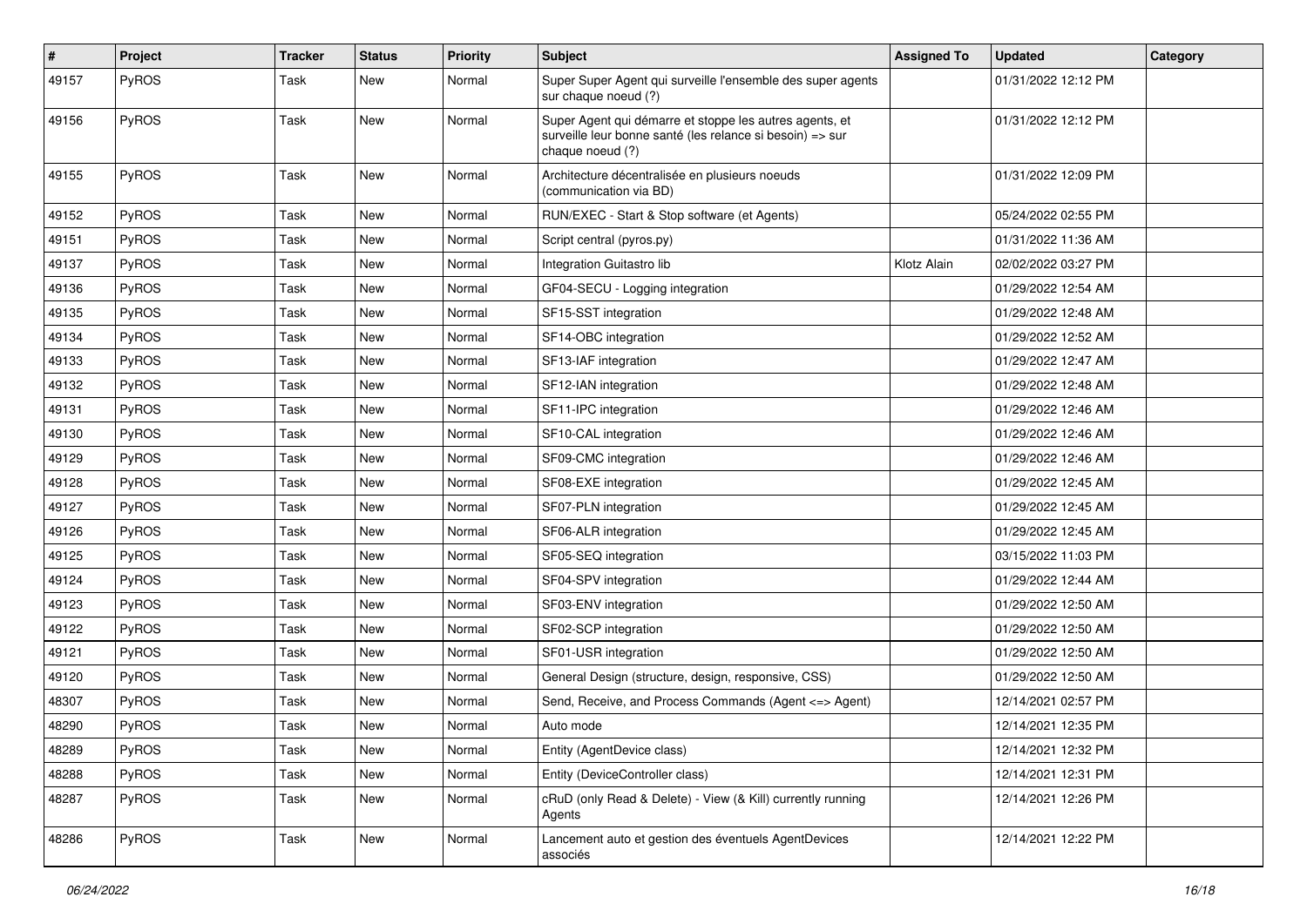| #     | Project      | <b>Tracker</b> | <b>Status</b> | <b>Priority</b> | <b>Subject</b>                                                                                   | <b>Assigned To</b>   | <b>Updated</b>      | Category |
|-------|--------------|----------------|---------------|-----------------|--------------------------------------------------------------------------------------------------|----------------------|---------------------|----------|
| 48285 | PyROS        | Task           | New           | Normal          | Lancement auto et gestion du DeviceController associé                                            |                      | 12/14/2021 12:22 PM |          |
| 48284 | PyROS        | Task           | <b>New</b>    | Normal          | Lancement auto et gestion des Components associés (qui<br>sont aussi des DeviceController)       |                      | 12/14/2021 12:20 PM |          |
| 48280 | PyROS        | Task           | <b>New</b>    | Normal          | Agent dérivé de l'Agent général (ex: AgentA, AgentB, AgentC,<br>ou AgentM pour le envmonitoring) |                      | 12/14/2021 03:00 PM |          |
| 48279 | PyROS        | Task           | <b>New</b>    | Normal          | General LOGGING (fichiers texte, écran en mode debug)                                            |                      | 03/16/2022 04:45 PM |          |
| 48276 | <b>PyROS</b> | Task           | New           | Normal          | Scripts d'installation docker                                                                    |                      | 12/14/2021 11:44 AM |          |
| 48275 | <b>PyROS</b> | Task           | New           | Normal          | version PROD TNC Nouvelle Calédonie - instance docker de<br>production sur site final            |                      | 12/14/2021 11:42 AM |          |
| 48274 | PyROS        | Task           | <b>New</b>    | Normal          | version TEST TNC France - instance docker de test en<br>France                                   |                      | 12/14/2021 11:42 AM |          |
| 48273 | PyROS        | Task           | <b>New</b>    | Normal          | version DEV guitalens - instance docker sur serveur guitalens                                    |                      | 12/14/2021 11:46 AM |          |
| 48270 | PyROS        | Task           | <b>New</b>    | Normal          | SCRIPT INSTALL/UPDATE (PYROS/pyros.py) (uniquement<br>pour la partie install & update)           |                      | 02/23/2022 05:57 PM |          |
| 48259 | <b>PyROS</b> | Task           | In progress   | Normal          | EXPORT (Download) as a text file (YAML)                                                          | Koralewski<br>Alexis | 02/23/2022 10:45 AM |          |
| 48250 | PyROS        | Task           | In progress   | Normal          | <b>DELETE</b>                                                                                    | Koralewski<br>Alexis | 02/21/2022 03:38 PM |          |
| 47447 | PyROS        | Task           | New           | Normal          | (F05) ACTIONS (CRUD), VIEWS, and AUTHORIZATIONS                                                  |                      | 02/23/2022 10:45 AM |          |
| 47446 | <b>PyROS</b> | Task           | New           | Normal          | <b>DOSSIER SSI</b>                                                                               |                      | 10/11/2021 11:32 AM |          |
| 47445 | PyROS        | Task           | <b>New</b>    | Normal          | CAHIER DE RECETTE (NC)                                                                           |                      | 10/11/2021 11:31 AM |          |
| 47444 | <b>PyROS</b> | Task           | New           | Normal          | MANUELS UTILISATION, INSTALLATION, ET<br><b>MAINTENANCE</b>                                      |                      | 10/11/2021 11:31 AM |          |
| 47443 | <b>PyROS</b> | Task           | <b>New</b>    | Normal          | RAPPORT DES TESTS & VALIDATIONS (application du plan<br>de test)                                 |                      | 10/11/2021 11:31 AM |          |
| 47442 | PyROS        | Task           | <b>New</b>    | Normal          | PLAN DE TESTS ET DE VALIDATIONS                                                                  |                      | 10/11/2021 11:33 AM |          |
| 47441 | <b>PyROS</b> | Task           | New           | Normal          | DOSSIER DE DÉFINITION                                                                            |                      | 10/11/2021 11:32 AM |          |
| 47440 | PyROS        | Task           | New           | Normal          | <b>LIVRABLES</b>                                                                                 |                      | 10/11/2021 11:29 AM |          |
| 47439 | PyROS        | Task           | <b>New</b>    | Normal          | PA et PK CNES                                                                                    |                      | 01/31/2022 11:29 AM |          |
| 47438 | <b>PyROS</b> | Task           | New           | Normal          | PK5 (2023-06) - Doc LIVRABLES (et Présentations)                                                 |                      | 10/11/2021 11:26 AM |          |
| 47437 | PyROS        | Task           | New           | Normal          | PA4.1 (2023-05) - Présentations et Rapport Avancement                                            |                      | 10/11/2021 11:25 AM |          |
| 47436 | PyROS        | Task           | New           | Normal          | PK4 (2023-02) - Doc LIVRABLES (et Présentations)                                                 |                      | 10/11/2021 11:23 AM |          |
| 47435 | <b>PyROS</b> | Task           | New           | Normal          | PA3.2 (2023-02) - Présentations et Rapport Avancement                                            |                      | 10/11/2021 11:22 AM |          |
| 47433 | PyROS        | Task           | New           | Normal          | PA3.1 (2023-01) - Présentations et Rapport Avancement                                            |                      | 10/11/2021 11:22 AM |          |
| 47432 | <b>PyROS</b> | Task           | New           | Normal          | PK3 (2023-01) - Doc LIVRABLES (et Présentations)                                                 |                      | 10/11/2021 11:20 AM |          |
| 47431 | PyROS        | Task           | New           | Normal          | PA2.2 (2022-10) - Présentations et Rapport Avancement                                            |                      | 10/11/2021 11:19 AM |          |